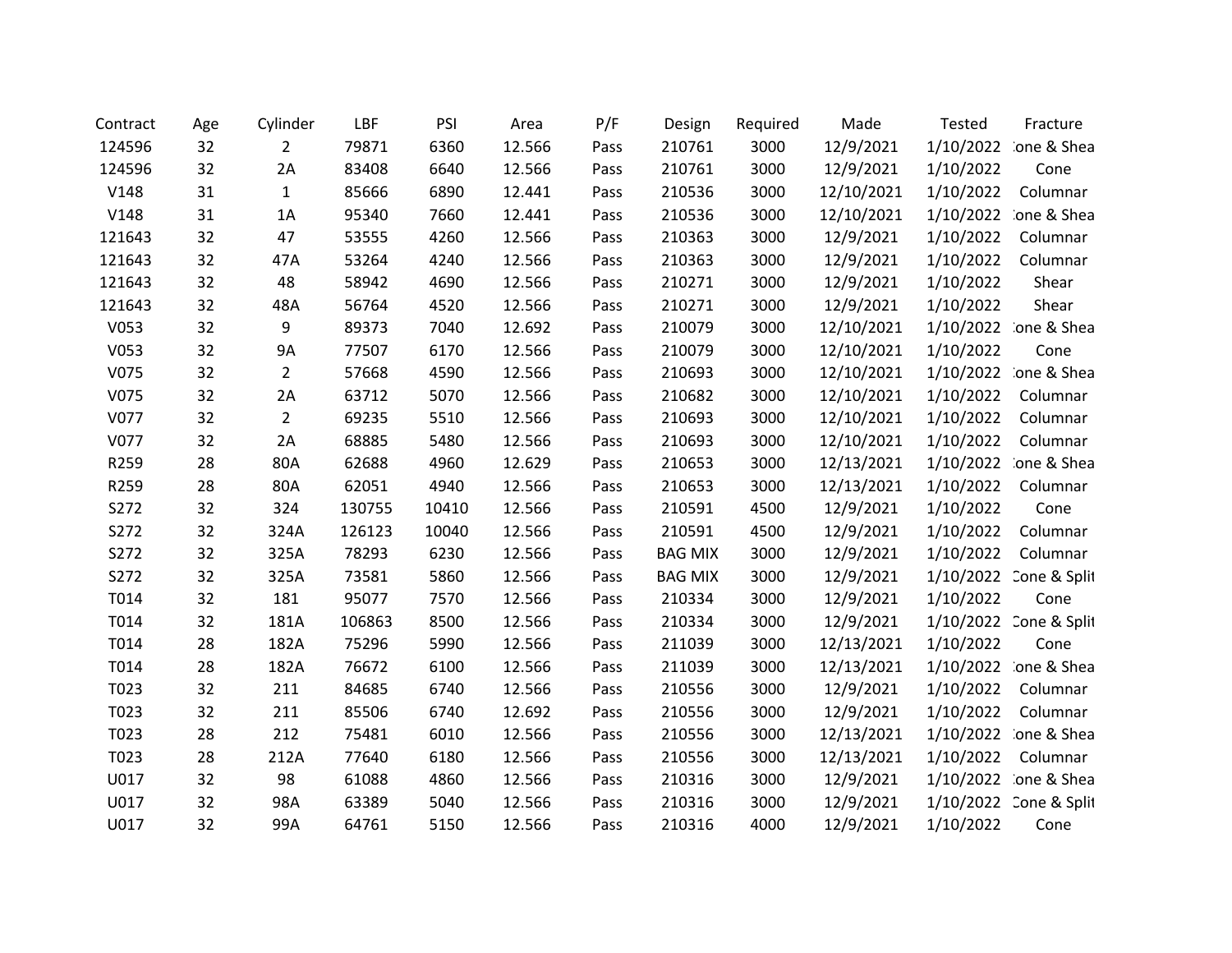| U017 | 32 | 99A          | 64218  | 5110  | 12.566 | Pass | 210316 | 4000  | 12/9/2021  |           | 1/10/2022 one & Shea   |
|------|----|--------------|--------|-------|--------|------|--------|-------|------------|-----------|------------------------|
| U017 | 32 | 100A         | 70840  | 5640  | 12.566 | Pass | 210316 | 4000  | 12/9/2021  | 1/10/2022 | Columnar               |
| U017 | 32 | 100A         | 70241  | 5590  | 12.566 | Pass | 210316 | 4000  | 12/9/2021  |           | 1/10/2022 one & Shea   |
| U017 | 32 | 101A         | 74154  | 5900  | 12.566 | Pass | 210316 | 4000  | 12/9/2021  | 1/10/2022 | Columnar               |
| U017 | 32 | 101A         | 73221  | 5830  | 12.566 | Pass | 210316 | 4000  | 12/9/2021  | 1/10/2022 | Columnar               |
| U057 | 31 | 46           | 71239  | 5670  | 12.566 | Pass | 210909 | 3000  | 12/10/2021 |           | 1/10/2022 Cone & Split |
| U057 | 31 | 46A          | 75005  | 5970  | 12.566 | Pass | 210909 | 3000  | 12/10/2021 | 1/10/2022 | Columnar               |
| U224 | 32 | 110          | 69890  | 5560  | 12.566 | Pass | 210439 | 3000  | 12/9/2021  | 1/10/2022 | <none></none>          |
| U224 | 32 | 110A         | 78799  | 6270  | 12.566 | Pass | 210439 | 3000  | 12/9/2021  |           | 1/10/2022 Cone & Split |
| U367 | 32 | 15           | 65634  | 5220  | 12.566 | Pass | 210810 | 3000  | 12/10/2021 | 1/10/2022 | Columnar               |
| U367 | 32 | 15A          | 68755  | 5470  | 12.566 | Pass | 210810 | 3000  | 12/10/2021 | 1/10/2022 | Columnar               |
| U367 | 28 | 16           | 49239  | 3920  | 12.566 | Pass | 210810 | 3000  | 12/13/2021 | 1/10/2022 | Cone                   |
| U367 | 28 | 16A          | 46247  | 3680  | 12.566 | Pass | 210810 | 3000  | 12/13/2021 |           | 1/10/2022 one & Shea   |
| V030 | 32 | 19           | 125338 | 9970  | 12.566 | Pass | 210863 | 3000  | 12/9/2021  | 1/10/2022 | Cone                   |
| V030 | 32 | 19           | 131348 | 10450 | 12.566 | Pass | 210863 | 3000  | 12/9/2021  | 1/10/2022 | Cone                   |
| V078 | 32 | $\mathbf{1}$ | 99227  | 7900  | 12.566 | Pass | 210100 | 3000  | 12/9/2021  | 1/10/2022 | Cone                   |
| V078 | 32 | 1A           | 105052 | 8360  | 12.566 | Pass | 210100 | 3000  | 12/9/2021  | 1/10/2022 | Cone                   |
| V902 | 32 | 7A           | 65237  | 5140  | 12.692 | Pass | 210892 | 3000  | 12/9/2021  |           | 1/10/2022 Cone & Split |
| V902 | 32 | 7A           | 64638  | 5140  | 12.566 | Pass | 210892 | 3000  | 12/9/2021  |           | 1/10/2022 one & Shea   |
| U032 | 32 | 182          | 72357  | 5760  | 12.566 | Pass | 210131 | 3000  | 12/9/2021  | 1/10/2022 | Cone                   |
| U032 | 32 | 182A         | 79623  | 6340  | 12.566 | Pass | 210131 | 3000  | 12/9/2021  | 1/10/2022 | Cone                   |
| U032 | 28 | 183          | 83922  | 6680  | 12.566 | Pass | 210131 | 3000  | 12/13/2021 | 1/10/2022 | Columnar               |
| U032 | 28 | 183A         | 86809  | 6910  | 12.566 | Pass | 210131 | 3000  | 12/13/2021 |           | 1/10/2022 one & Shea   |
| V176 | 32 | 54           | 77057  | 6130  | 12.566 | Pass | 210290 | 3000  | 12/9/2021  | 1/10/2022 | Cone                   |
| V176 | 32 | 54A          | 76145  | 6060  | 12.566 | Pass | 210290 | 3000  | 12/9/2021  |           | 1/10/2022 Cone & Split |
| V176 | 31 | 55           | 76534  | 6090  | 12.566 | Pass | 210290 | 3000  | 12/10/2021 | 1/10/2022 | Columnar               |
| V176 | 31 | 55A          | 79768  | 6350  | 12.566 | Pass | 210290 | 3000  | 12/10/2021 | 1/10/2022 | Columnar               |
| V176 | 28 | 56           | 78225  | 6220  | 12.566 | Pass | 210290 | 3000  | 12/13/2021 |           | 1/10/2022 one & Shea   |
| V176 | 28 | 56A          | 72102  | 5740  | 12.566 | Pass | 210290 | 3000  | 12/13/2021 | 1/10/2022 | Cone                   |
| U922 | 32 | 23ZRK        | 196418 | 15550 | 12.629 | Pass | 210376 | 3000  | 12/9/2021  | 1/10/2022 | Cone                   |
| U922 | 32 | 23ZRK        | 177680 | 14070 | 12.629 | Pass | 210376 | 10000 | 12/9/2021  | 1/10/2022 | Cone                   |
| U264 | 31 | 73           | 64194  | 5110  | 12.566 | Pass | 210353 | 3000  | 12/10/2021 | 1/10/2022 | Cone                   |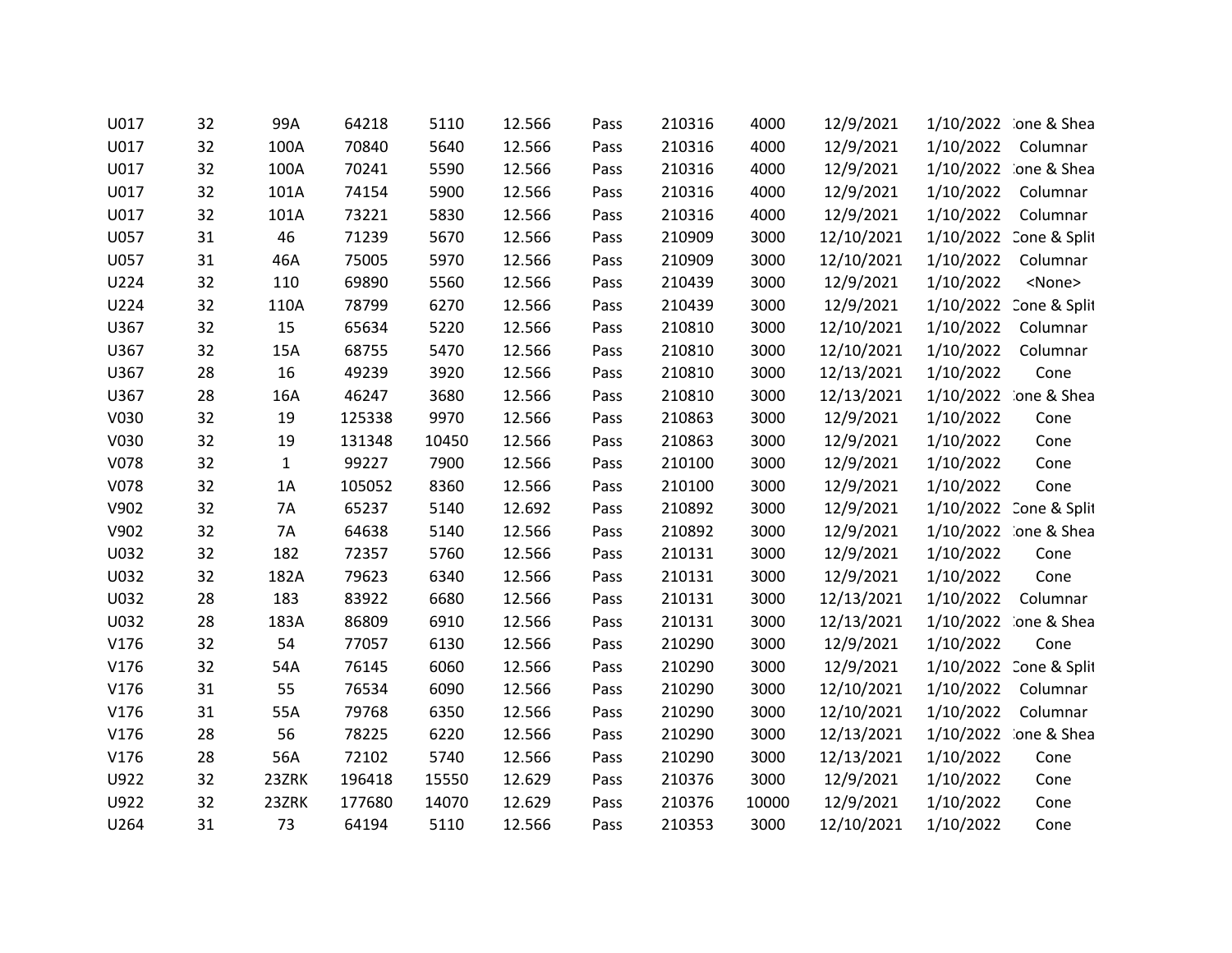| U264 | 31 | 73A            | 70225  | 5590  | 12.566 | Pass | 210353 | 3000 | 12/10/2021 |           | 1/10/2022 Cone & Split |
|------|----|----------------|--------|-------|--------|------|--------|------|------------|-----------|------------------------|
| V261 | 29 | $\mathbf{1}$   | 118581 | 9440  | 12.566 | Pass | 211052 | 3000 | 12/16/2021 | 1/10/2022 | Cone                   |
| V261 | 29 | $\mathbf{1}$   | 133031 | 10530 | 12.629 | Pass | 211052 | 3000 | 12/16/2021 | 1/10/2022 | Cone                   |
| S289 | 32 | 91             | 108680 | 8650  | 12.566 | Pass | 210232 | 3000 | 12/9/2021  | 1/10/2022 | Columnar               |
| S289 | 32 | 91A            | 116633 | 9280  | 12.566 | Pass | 210232 | 3000 | 12/9/2021  | 1/10/2022 | Columnar               |
| S289 | 31 | 92             | 112041 | 8960  | 12.504 | Pass | 210232 | 3000 | 12/10/2021 | 1/10/2022 | Cone                   |
| S289 | 31 | 92A            | 114228 | 9090  | 12.566 | Pass | 210232 | 3000 | 12/10/2021 | 1/10/2022 | Cone                   |
| S289 | 28 | 93             | 110751 | 8730  | 12.692 | Pass | 210232 | 3000 | 12/13/2021 | 1/10/2022 | Columnar               |
| S289 | 28 | 93A            | 106715 | 8490  | 12.566 | Pass | 210232 | 3000 | 12/13/2021 | 1/10/2022 | Columnar               |
| V020 | 32 | 15             | 94437  | 7520  | 12.566 | Pass | 210705 | 3500 | 12/9/2021  | 1/10/2022 | Columnar               |
| V020 | 32 | 15A            | 96827  | 7710  | 12.566 | Pass | 210705 | 3500 | 12/9/2021  |           | 1/10/2022 one & Shea   |
| V241 | 32 | 13             | 71810  | 5710  | 12.566 | Pass | 210343 | 3000 | 12/9/2021  | 1/10/2022 | Cone                   |
| V241 | 32 | 13A            | 68958  | 5490  | 12.566 | Pass | 210343 | 3000 | 12/9/2021  |           | 1/10/2022 Cone & Split |
| V241 | 31 | 14             | 81046  | 6450  | 12.566 | Pass | 210343 | 3000 | 12/10/2021 | 1/10/2022 | Columnar               |
| V241 | 31 | 14A            | 81354  | 6470  | 12.566 | Pass | 210343 | 3000 | 12/10/2021 |           | 1/10/2022 one & Shea   |
| U378 | 32 | $\overline{7}$ | 88233  | 7020  | 12.566 | Pass | 210859 | 3000 | 12/9/2021  |           | 1/10/2022 one & Shea   |
| U378 | 32 | 7A             | 93537  | 7440  | 12.566 | Pass | 210859 | 3000 | 12/9/2021  | 1/10/2022 | Cone                   |
| U055 | 28 | 22             | 53190  | 4230  | 12.566 | Pass | 210641 | 3000 | 12/13/2021 |           | 1/10/2022 one & Shea   |
| U055 | 28 | 22A            | 51018  | 4060  | 12.566 | Pass | 210641 | 3000 | 12/13/2021 |           | 1/10/2022 Cone & Split |
| T336 | 32 | 343            | 57622  | 4590  | 12.566 | Pass | 210078 | 3000 | 12/9/2021  |           | 1/10/2022 Cone & Split |
| T336 | 32 | 343A           | 56878  | 4530  | 12.566 | Pass | 210078 | 3000 | 12/9/2021  |           | 1/10/2022 one & Shea   |
| U011 | 32 | 52             | 62973  | 5010  | 12.566 | Pass | 210085 | 3000 | 12/9/2021  |           | 1/10/2022 one & Shea   |
| U011 | 32 | 52A            | 59931  | 4770  | 12.566 | Pass | 210085 | 3000 | 12/9/2021  |           | 1/10/2022 Cone & Split |
| U355 | 32 | 134            | 66214  | 5270  | 12.566 | Pass | 210446 | 3000 | 12/9/2021  | 1/10/2022 | Columnar               |
| U355 | 32 | 134A           | 71663  | 5700  | 12.566 | Pass | 210446 | 3000 | 12/9/2021  |           | 1/10/2022 one & Shea   |
| U355 | 32 | 135            | 135168 | 10760 | 12.566 | Pass | 210229 | 4000 | 12/9/2021  | 1/10/2022 | Columnar               |
| U355 | 32 | 135A           | 85489  | 6800  | 12.566 | Pass | 210229 | 4000 | 12/9/2021  | 1/10/2022 | Cone                   |
| U355 | 31 | 136            | 62671  | 4990  | 12.566 | Pass | 210446 | 3000 | 12/10/2021 |           | 1/10/2022 Cone & Split |
| U355 | 31 | 136A           | 63300  | 5040  | 12.566 | Pass | 210446 | 3000 | 12/10/2021 |           | 1/10/2022 Cone & Split |
| V077 | 28 | $\overline{3}$ | 61387  | 4890  | 12.566 | Pass | 210693 | 3000 | 12/13/2021 |           | 1/10/2022 one & Shea   |
| V077 | 28 | 3A             | 63355  | 5040  | 12.566 | Pass | 210693 | 3000 | 12/13/2021 | 1/10/2022 | Columnar               |
| V124 | 32 | 10A            | 67304  | 5360  | 12.566 | Pass | 210728 | 3500 | 12/9/2021  | 1/10/2022 | Columnar               |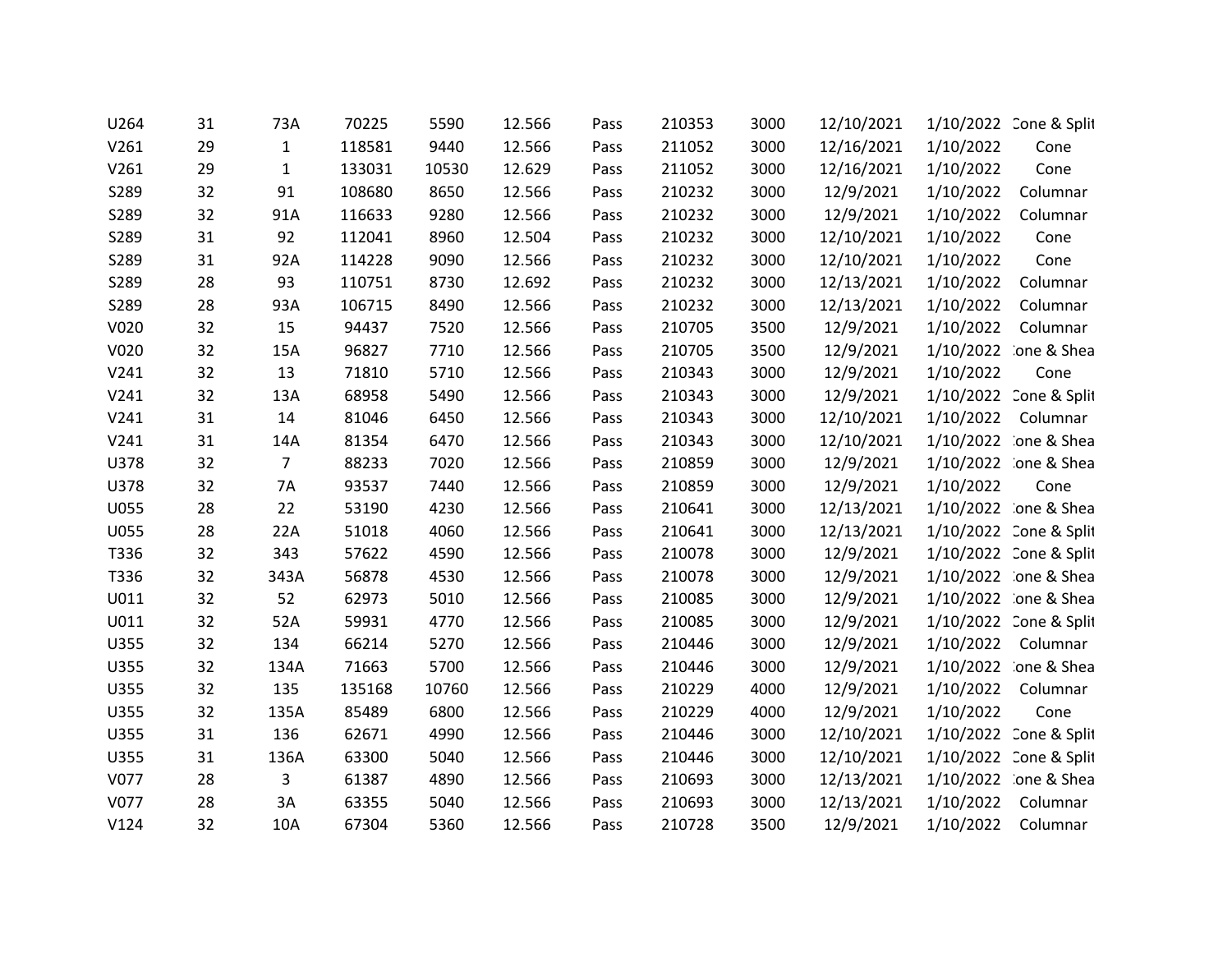| V124   | 32             | 10B         | 62488  | 4970 | 12.566 | Pass | 210728 | 3500 | 12/9/2021  |           | 1/10/2022 one & Shea   |
|--------|----------------|-------------|--------|------|--------|------|--------|------|------------|-----------|------------------------|
| V124   | 28             | 11A         | 61481  | 4890 | 12.566 | Pass | 210728 | 3500 | 12/13/2021 |           | 1/10/2022 one & Shea   |
| V124   | 28             | 11B         | 70265  | 5590 | 12.566 | Pass | 210728 | 3500 | 12/13/2021 | 1/10/2022 | Cone                   |
| V145   | 28             | 1           | 101222 | 8050 | 12.566 | Pass | 211044 | 3000 | 12/13/2021 |           | 1/10/2022 one & Shea   |
| V145   | 28             | 1A          | 101426 | 8070 | 12.566 | Pass | 211044 | 3000 | 12/13/2021 | 1/10/2022 | Cone                   |
| 123115 | 32             | 58          | 57841  | 4600 | 12.566 | Pass | 210805 | 3000 | 12/9/2021  |           | 1/10/2022 Cone & Split |
| 123115 | 32             | 58A         | 57423  | 4570 | 12.566 | Pass | 210805 | 3000 | 12/9/2021  |           | 1/10/2022 .one & Shea  |
| U315   | 32             | <b>JB88</b> | 89950  | 7160 | 12.566 | Pass | 210429 | 3000 | 12/9/2021  |           | 1/10/2022  one & Shea  |
| U315   | 32             | JB88A       | 95698  | 7620 | 12.566 | Pass | 210429 | 3000 | 12/9/2021  |           | 1/10/2022 Cone & Split |
| U315   | 31             | <b>JB89</b> | 96212  | 7660 | 12.566 | Pass | 210429 | 3000 | 12/10/2021 |           | 1/10/2022 Cone & Split |
| U315   | 31             | <b>JB89</b> | 97818  | 7780 | 12.566 | Pass | 210429 | 3000 | 12/10/2021 |           | 1/10/2022 Cone & Split |
| U315   | 30             | <b>JB90</b> | 85607  | 6810 | 12.566 | Pass | 210424 | 3000 | 12/11/2021 | 1/10/2022 | Columnar               |
| U315   | 30             | JB90A       | 79082  | 6290 | 12.566 | Pass | 210424 | 3000 | 12/11/2021 |           | 1/10/2022 one & Shea   |
| U315   | 28             | JB91        | 70225  | 5590 | 12.566 | Pass | 218429 | 3000 | 12/13/2021 | 1/10/2022 | Cone                   |
| U315   | 28             | JB91A       | 72415  | 5760 | 12.566 | Pass | 218429 | 3000 | 12/13/2021 |           | 1/10/2022 one & Shea   |
| V135   | 28             | 54          | 56302  | 4480 | 12.566 | Pass | 210063 | 3000 | 12/13/2021 |           | 1/10/2022 Cone & Split |
| V135   | 28             | 54A         | 56744  | 4520 | 12.566 | Pass | 210063 | 3000 | 12/13/2021 | 1/10/2022 | Columnar               |
| R259   | 32             | 79          | 88786  | 7100 | 12.504 | Pass | 210325 | 3000 | 12/9/2021  | 1/10/2022 | Cone                   |
| R259   | 32             | 79A         | 86181  | 6930 | 12.441 | Pass | 210325 | 3000 | 12/9/2021  |           | 1/10/2022 one & Shea   |
| 112454 | 28             | 57A         | 59150  | 4710 | 12.566 | Pass | 210255 | 3000 | 12/13/2021 |           | 1/10/2022 one & Shea   |
| 112454 | 28             | 57A         | 62139  | 4940 | 12.566 | Pass | 210255 | 3000 | 12/13/2021 | 1/10/2022 | Columnar               |
| U264   | 28             | 74          | 63665  | 5070 | 12.566 | Pass | 210353 | 3000 | 12/13/2021 |           | 1/10/2022 one & Shea   |
| U264   | 28             | 74A         | 65111  | 5180 | 12.566 | Pass | 210353 | 3000 | 12/13/2021 | 1/10/2022 | Columnar               |
| R279   | $\overline{7}$ | 81          | 60132  | 4790 | 12.566 | Pass | 220045 | 3000 | 1/4/2022   |           | 1/11/2022 one & Shea   |
| R279   | $\overline{7}$ | 82          | 62062  | 4940 | 12.566 | Pass | 220045 | 3000 | 1/4/2022   |           | 1/11/2022 Cone & Split |
| U032   | 28             | 184         | 89040  | 7090 | 12.566 | Pass | 210709 | 3000 | 12/14/2021 | 1/11/2022 | Columnar               |
| U032   | 28             | 184A        | 87307  | 6950 | 12.566 | Pass | 210709 | 3000 | 12/14/2021 | 1/11/2022 | Cone                   |
| U032   | 28             | 185         | 77912  | 6200 | 12.566 | Pass | 210131 | 3000 | 12/14/2021 | 1/11/2022 | Columnar               |
| U032   | 28             | 185A        | 84473  | 6720 | 12.566 | Pass | 210131 | 3000 | 12/14/2021 | 1/11/2022 | Columnar               |
| U378   | 28             | 8           | 54748  | 4360 | 12.566 | Pass | 210859 | 3000 | 12/14/2021 | 1/11/2022 | ione & Shea            |
| U378   | 28             | 8A          | 55071  | 4380 | 12.566 | Pass | 210859 | 3000 | 12/14/2021 |           | 1/11/2022 Cone & Split |
| V066   | 28             | 116         | 47686  | 3790 | 12.566 | Pass | 210063 | 3000 | 12/14/2021 | 1/11/2022 | Cone                   |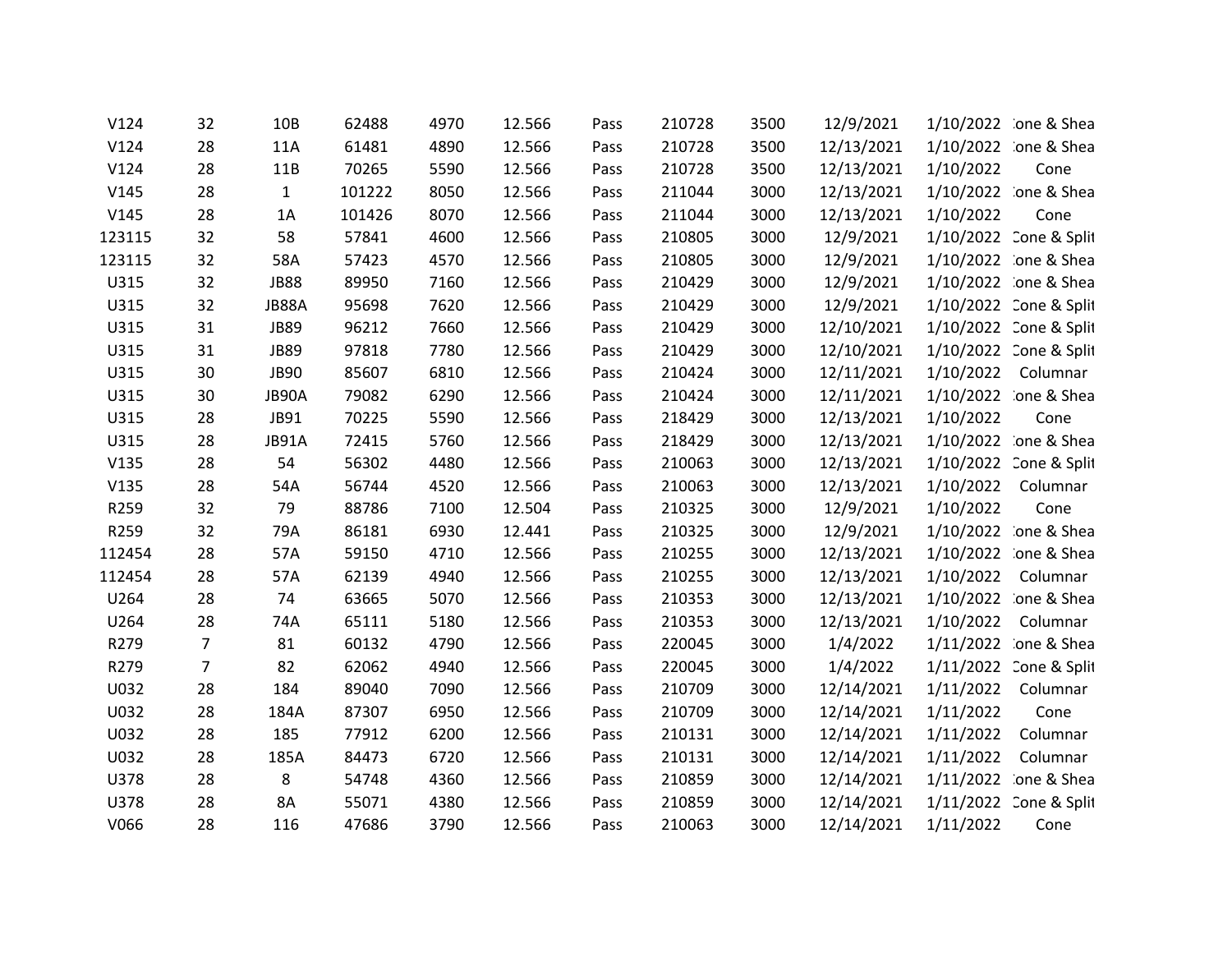| V066   | 28 | 116A        | 49198  | 3920 | 12.566 | Pass | 210063 | 3000 | 12/14/2021 |           | 1/11/2022 one & Shea   |
|--------|----|-------------|--------|------|--------|------|--------|------|------------|-----------|------------------------|
| U080   | 28 | 27          | 87220  | 6940 | 12.566 | Pass | 210473 | 3000 | 12/14/2021 | 1/11/2022 | Columnar               |
| U080   | 28 | 27A         | 85448  | 6800 | 12.566 | Pass | 210473 | 3000 | 12/14/2021 | 1/11/2022 | Columnar               |
| V248   | 28 | 9           | 73574  | 5850 | 12.566 | Pass | 210131 | 3000 | 12/14/2021 | 1/11/2022 | Columnar               |
| V248   | 28 | <b>9A</b>   | 72602  | 5780 | 12.566 | Pass | 210131 | 3000 | 12/16/2021 | 1/11/2022 | Columnar               |
| V248   | 28 | 10          | 72821  | 5790 | 12.566 | Pass | 210131 | 3000 | 12/17/2021 | 1/11/2022 | <none></none>          |
| V248   | 28 | 10A         | 77144  | 6140 | 12.566 | Pass | 210131 | 3000 | 12/17/2021 |           | 1/11/2022 one & Shea   |
| V248   | 28 | 11          | 68634  | 5460 | 12.566 | Pass | 210131 | 3000 | 12/17/2021 | 1/11/2022 | <none></none>          |
| V248   | 28 | $11\,$      | 69165  | 5500 | 12.566 | Pass | 210131 | 3000 | 12/17/2021 |           | 1/11/2022 one & Shea   |
| 121643 | 28 | 49          | 60867  | 4840 | 12.566 | Pass | 210363 | 3000 | 12/14/2021 | 1/11/2022 | Columnar               |
| 121643 | 28 | 49A         | 60444  | 4810 | 12.566 | Pass | 210363 | 3000 | 12/14/2021 | 1/11/2022 | Columnar               |
| T336   | 28 | 344         | 60476  | 4790 | 12.629 | Pass | 210078 | 3000 | 12/14/2021 |           | 1/11/2022 Cone & Split |
| T336   | 28 | 344A        | 58355  | 4640 | 12.566 | Pass | 210078 | 3000 | 12/14/2021 | 1/11/2022 | Cone                   |
| T336   | 28 | 344IA       | 61917  | 4930 | 12.566 | Pass | 210078 | 3000 | 12/14/2021 |           | 1/11/2022 Cone & Split |
| T336   | 28 | 344A-IA     | 60272  | 4800 | 12.566 | Pass | 210078 | 3000 | 12/14/2021 | 1/11/2022 | Columnar               |
| T336   | 28 | 345         | 63594  | 5060 | 12.566 | Pass | 210078 | 3000 | 12/14/2021 |           | 1/11/2022 Cone & Split |
| T336   | 28 | 345A        | 62906  | 5010 | 12.566 | Pass | 210078 | 3000 | 12/14/2021 |           | 1/11/2022 one & Shea   |
| V012   | 28 | 20          | 74068  | 5890 | 12.566 | Pass | 210727 | 3000 | 12/14/2021 |           | 1/11/2022 one & Shea   |
| V012   | 28 | 20A         | 73711  | 5870 | 12.566 | Pass | 210727 | 3000 | 12/14/2021 | 1/11/2022 | Columnar               |
| S272   | 28 | 326         | 147293 | 5210 | 28.274 | Pass | 210166 | 3000 | 12/14/2021 |           | 1/11/2022 Cone & Split |
| S272   | 28 | 326A        | 158533 | 5610 | 28.274 | Pass | 210166 | 3000 | 12/14/2021 |           | 1/11/2022 one & Shea   |
| S272   | 28 | 327         | 156121 | 5520 | 28.274 | Pass | 210166 | 3000 | 12/14/2021 |           | 1/11/2022 one & Shea   |
| S272   | 28 | 327A        | 155274 | 5490 | 28.274 | Pass | 210166 | 3000 | 12/14/2021 |           | 1/11/2022 one & Shea   |
| S272   | 28 | 327A        | 167440 | 5920 | 28.274 | Pass | 210166 | 3000 | 12/14/2021 | 1/11/2022 | Cone                   |
| S272   | 28 | 327A        | 164012 | 5800 | 28.274 | Pass | 210166 | 3000 | 12/14/2021 | 1/11/2022 | Columnar               |
| T014   | 28 | 183         | 76704  | 6100 | 12.566 | Pass | 211039 | 3000 | 12/14/2021 |           | 1/11/2022 one & Shea   |
| T014   | 28 | 183A        | 73909  | 5880 | 12.566 | Pass | 211039 | 3000 | 12/14/2021 | 1/11/2022 | Columnar               |
| V902   | 28 | 8           | 56689  | 4510 | 12.566 | Pass | 211023 | 3000 | 12/14/2021 | 1/11/2022 | ione & Shea            |
| V902   | 28 | 8A          | 63578  | 5060 | 12.566 | Pass | 211023 | 3000 | 12/14/2021 | 1/11/2022 | Columnar               |
| U315   | 28 | <b>JB92</b> | 74623  | 5940 | 12.566 | Pass | 210429 | 3000 | 12/14/2021 | 1/11/2022 | Columnar               |
| U315   | 28 | JB92A       | 70330  | 5600 | 12.566 | Pass | 210429 | 3000 | 12/14/2021 | 1/11/2022 | Columnar               |
| U315   | 28 | W126        | 97482  | 7720 | 12.629 | Pass | 210674 | 3000 | 12/14/2021 |           | 1/11/2022  one & Shea  |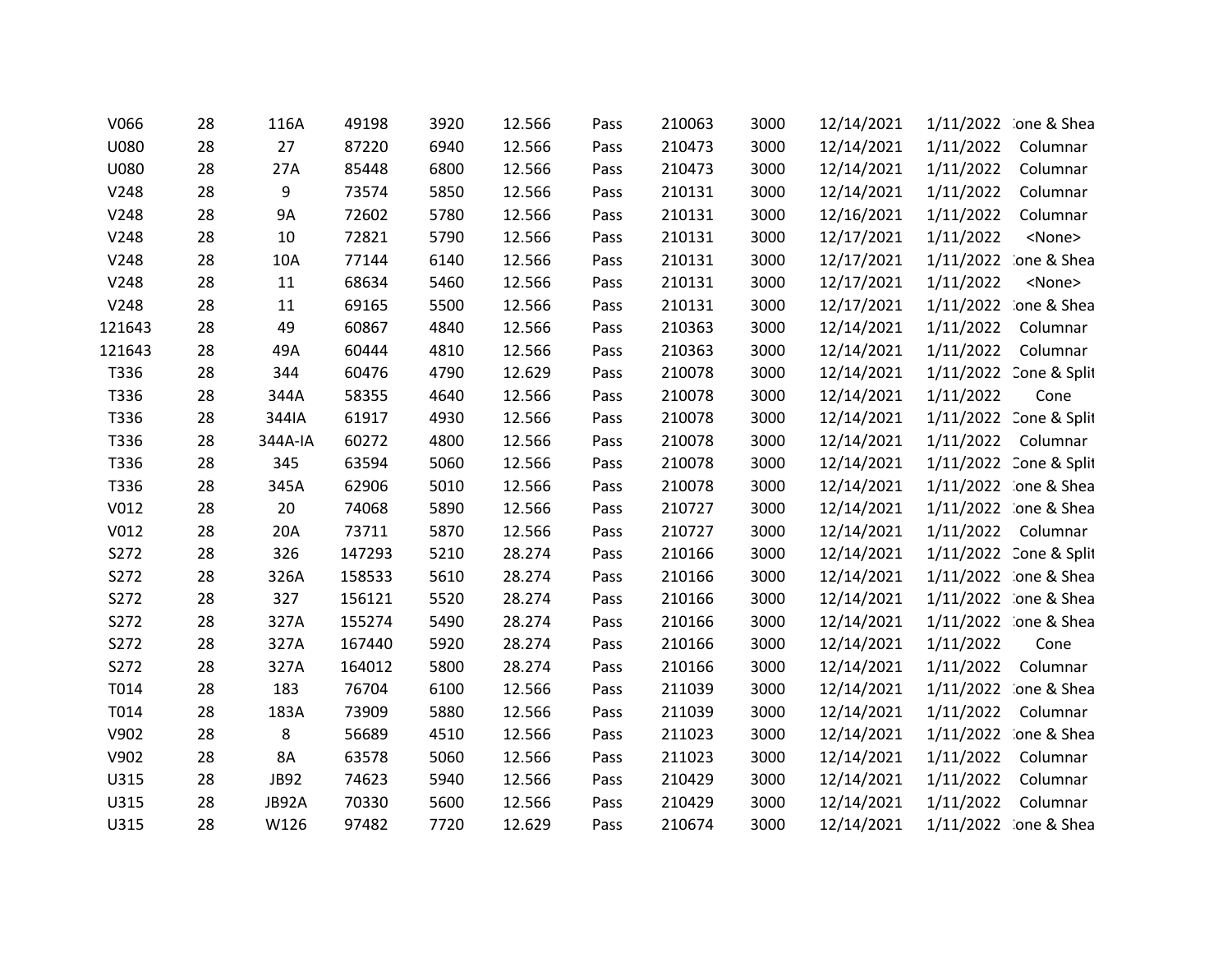| U315   | 28             | <b>W126A</b> | 94463  | 7520  | 12.566 | Pass | 210674 | 3000  | 12/14/2021 |           | 1/11/2022 Cone & Split |
|--------|----------------|--------------|--------|-------|--------|------|--------|-------|------------|-----------|------------------------|
| V135   | 28             | 55           | 65970  | 5200  | 12.692 | Pass | 210063 | 3000  | 12/14/2021 | 1/11/2022 | Columnar               |
| V135   | 28             | 55A          | 71728  | 5710  | 12.566 | Pass | 210063 | 3000  | 12/14/2021 | 1/11/2022 | Cone                   |
| 118870 | 28             | 53           | 62847  | 5000  | 12.566 | Pass | 210777 | 3000  | 12/13/2021 |           | 1/11/2022 one & Shea   |
| 118870 | 28             | 53A          | 68447  | 5450  | 12.566 | Pass | 210777 | 3000  | 12/13/2021 | 1/11/2022 | Columnar               |
| 118870 | 28             | 54           | 76315  | 6070  | 12.566 | Pass | 210777 | 3000  | 12/14/2021 |           | 1/11/2022 one & Shea   |
| 118870 | 28             | 54A          | 73063  | 5810  | 12.566 | Pass | 210777 | 3000  | 12/14/2021 | 1/11/2022 | Columnar               |
| V124   | 28             | 12A          | 80010  | 6370  | 12.566 | Pass | 210728 | 3000  | 12/13/2021 |           | 1/11/2022 Cone & Split |
| V124   | 28             | 12B          | 77929  | 6200  | 12.566 | Pass | 210728 | 3000  | 12/13/2021 |           | 1/11/2022 Cone & Split |
| V124   | 28             | 13A          | 88392  | 7030  | 12.566 | Pass | 210728 | 3000  | 12/13/2021 |           | 1/11/2022 Cone & Split |
| V124   | 28             | 13B          | 97203  | 7740  | 12.566 | Pass | 210728 | 3000  | 12/13/2021 |           | 1/11/2022 Cone & Split |
| 118870 | 28             | 55           | 76992  | 6130  | 12.566 | Pass | 210777 | 3000  | 12/15/2021 | 1/12/2022 | Columnar               |
| 118870 | 28             | 55A          | 79112  | 6300  | 12.566 | Pass | 210777 | 3000  | 12/15/2021 | 1/12/2022 | Columnar               |
| R279   | 30             | 446          | 64977  | 5170  | 12.566 | Pass | 210614 | 3000  | 12/15/2021 | 1/12/2022 | Columnar               |
| R279   | 30             | 446A         | 64060  | 5100  | 12.566 | Pass | 210614 | 3000  | 12/15/2021 | 1/12/2022 | Columnar               |
| R279   | 7              | 452B         | 52764  | 4200  | 12.566 | Pass | 220045 | 3000  | 1/6/2022   | 1/12/2022 | Cone                   |
| R279   | 7              | 452B         | 50211  | 4000  | 12.566 | Pass | 220045 | 3000  | 1/6/2022   | 1/12/2022 | Columnar               |
| R279   | 7              | 453B         | 63001  | 5010  | 12.566 | Pass | 220045 | 3000  | 1/7/2022   |           | 1/12/2022 one & Shea   |
| R279   | 7              | 453B         | 61223  | 4870  | 12.566 | Pass | 220045 | 3000  | 1/7/2022   | 1/12/2022 | Cone                   |
| R279   | 7              | 454B         | 57916  | 4610  | 12.566 | Pass | 220045 | 3000  | 1/1/2022   | 1/12/2022 | Columnar               |
| R279   | 7              | 454B         | 56252  | 4480  | 12.566 | Pass | 220045 | 3000  | 1/1/2022   |           | 1/12/2022 one & Shea   |
| R279   | 7              | 455B         | 55545  | 4420  | 12.566 | Pass | 220045 | 3000  | 1/5/2022   | 1/12/2022 | Columnar               |
| R279   | 7              | 455B         | 52337  | 4160  | 12.566 | Pass | 220045 | 3000  | 1/5/2022   | 1/12/2022 | Columnar               |
| R279   | 7              | 456B         | 56651  | 4510  | 12.566 | Pass | 220045 | 3000  | 1/6/2022   |           | 1/12/2022 one & Shea   |
| R279   | 7              | 456B         | 54813  | 4360  | 12.566 | Pass | 220045 | 3000  | 1/5/2022   |           | 1/12/2022 one & Shea   |
| R279   | 7              | 457B         | 48298  | 3840  | 12.566 | Pass | 220045 | 3000  | 1/5/2022   |           | 1/12/2022 Cone & Split |
| R279   | 7              | 457B         | 51820  | 4120  | 12.566 | Pass | 220045 | 3000  | 1/5/2022   |           | 1/12/2022 Cone & Split |
| R279   | 7              | 458B         | 57649  | 4590  | 12.566 | Pass | 220045 | 3000  | 1/5/2022   | 1/12/2022 | Columnar               |
| R279   | $\overline{7}$ | 458B         | 53972  | 4290  | 12.566 | Pass | 220045 | 3000  | 1/5/2022   | 1/12/2022 | Columnar               |
| U922   | 34             | 23ARK        | 164198 | 13070 | 12.566 | Pass | 210376 | 10000 | 12/10/2021 | 1/12/2022 | Cone                   |
| U922   | 34             | 23ARK        | 150420 | 11970 | 12.566 | Pass | 210376 | 10000 | 12/10/2021 | 1/12/2022 | Columnar               |
| U922   | 29             | 24ARK        | 164130 | 13060 | 12.566 | Pass | 210376 | 10000 | 12/15/2021 | 1/12/2022 | Cone                   |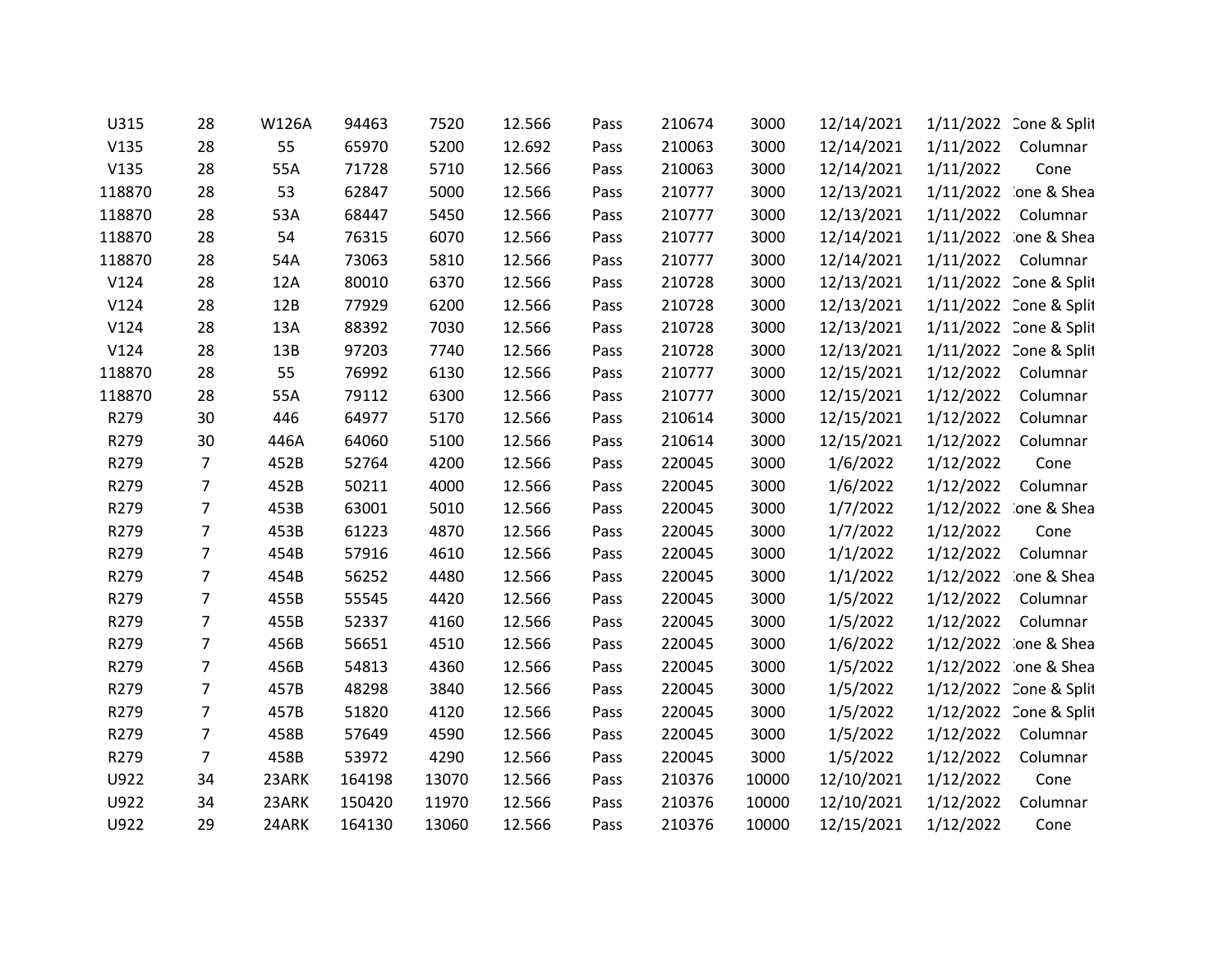| U922             | 29             | 24ARK          | 155190 | 12350 | 12.566 | Pass | 210376 | 10000 | 12/15/2021 | 1/12/2022 | Cone                   |
|------------------|----------------|----------------|--------|-------|--------|------|--------|-------|------------|-----------|------------------------|
| V <sub>242</sub> | $\overline{7}$ | 2B             | 53856  | 4290  | 12.566 | Pass | 220210 | 4000  | 1/5/2022   | 1/12/2022 | Cone                   |
| V149             | 28             | $\mathbf{1}$   | 84382  | 6710  | 12.566 | Pass | 210536 | 3000  | 12/15/2021 | 1/12/2022 | Columnar               |
| V149             | 28             | 1A             | 78051  | 6210  | 12.566 | Pass | 210536 | 3000  | 12/15/2021 | 1/12/2022 | Columnar               |
| U032             | 28             | 186            | 73663  | 5890  | 12.504 | Pass | 210131 | 3000  | 12/15/2021 | 1/12/2022 | Cone                   |
| U032             | 28             | 186A           | 73758  | 5900  | 12.504 | Pass | 210131 | 3000  | 12/15/2021 | 1/12/2022 | Cone & Split           |
| 121643           | 28             | 50             | 48640  | 3870  | 12.566 | Pass | 210363 | 3000  | 12/15/2021 | 1/12/2022 | Columnar               |
| 121643           | 28             | 50A            | 47384  | 3770  | 12.566 | Pass | 210363 | 3000  | 12/15/2021 | 1/12/2022 | Cone                   |
| 123661           | 28             | $\mathbf{1}$   | 77355  | 6160  | 12.566 | Pass | 30300  | 3000  | 12/15/2021 | 1/12/2022 | Cone                   |
| 123661           | 28             | 1A             | 79534  | 6330  | 12.566 | Pass | 30300  | 3000  | 12/15/2021 | 1/12/2022 | Columnar               |
| U006             | 28             | $\overline{2}$ | 66983  | 5330  | 12.566 | Pass | 210450 | 3000  | 12/15/2021 |           | 1/12/2022 Cone & Split |
| U006             | 28             | 2A             | 66168  | 5270  | 12.566 | Pass | 210450 | 3000  | 12/15/2021 |           | 1/12/2022 one & Shea   |
| V012             | 28             | 21             | 67956  | 5410  | 12.566 | Pass | 210727 | 3000  | 12/15/2021 | 1/12/2022 | Cone                   |
| V012             | 28             | 21A            | 63204  | 5030  | 12.566 | Pass | 210727 | 3000  | 12/15/2021 | 1/12/2022 | Columnar               |
| V176             | 28             | 57             | 91078  | 7250  | 12.566 | Pass | 210290 | 3000  | 12/15/2021 |           | 1/12/2022 one & Shea   |
| V176             | 28             | 57A            | 91287  | 7260  | 12.566 | Pass | 210290 | 3000  | 12/15/2021 | 1/12/2022 | Columnar               |
| R259             | 28             | 81             | 83806  | 6670  | 12.566 | Pass | 210653 | 3000  | 12/15/2021 | 1/12/2022 | Cone                   |
| R259             | 28             | 81A            | 74022  | 5890  | 12.566 | Pass | 210653 | 3000  | 12/15/2021 |           | 1/12/2022  one & Shea  |
| R259             | 28             | 82             | 62736  | 4990  | 12.566 | Pass | 210325 | 3000  | 12/15/2021 |           | 1/12/2022 one & Shea   |
| R259             | 28             | 82A            | 69313  | 5520  | 12.566 | Pass | 210325 | 3000  | 12/15/2021 | 1/12/2022 | Columnar               |
| S272             | 28             | 329A           | 83356  | 6630  | 12.566 | Pass | 210165 | 3000  | 12/15/2021 | 1/12/2022 | Cone                   |
| S272             | 28             | 329A           | 79103  | 6290  | 12.566 | Pass | 210165 | 3000  | 12/15/2021 | 1/12/2022 | Cone                   |
| S272             | 28             | 330A           | 72223  | 5750  | 12.566 | Pass | 210165 | 3000  | 12/15/2021 | 1/12/2022 | Columnar               |
| S272             | 28             | 330A           | 71474  | 5690  | 12.566 | Pass | 210165 | 3000  | 12/15/2021 |           | 1/12/2022 one & Shea   |
| T023             | 28             | 213A           | 105955 | 8430  | 12.566 | Pass | 210100 | 3000  | 12/15/2021 |           | 1/12/2022 one & Shea   |
| T023             | 28             | 213A           | 101528 | 8080  | 12.566 | Pass | 210100 | 3000  | 12/15/2021 | 1/12/2022 | Cone                   |
| T023             | 28             | 214            | 85298  | 6790  | 12.566 | Pass | 210100 | 3000  | 12/15/2021 | 1/12/2022 | Columnar               |
| T023             | 28             | 214A           | 94835  | 7550  | 12.566 | Pass | 210100 | 3000  | 12/15/2021 | 1/12/2022 | ione & Shea            |
| U017             | 28             | 102            | 62737  | 4990  | 12.566 | Pass | 210316 | 4000  | 12/15/2021 | 1/12/2022 | Columnar               |
| U017             | 28             | 102A           | 67482  | 5370  | 12.566 | Pass | 210316 | 4000  | 12/15/2021 | 1/12/2022 | Columnar               |
| U017             | 28             | 103            | 55630  | 4430  | 12.566 | Pass | 210316 | 4000  | 12/15/2021 |           | 1/12/2022 one & Shea   |
| U017             | 28             | 103A           | 53280  | 4240  | 12.566 | Pass | 210316 | 4000  | 12/15/2021 |           | 1/12/2022 Cone & Split |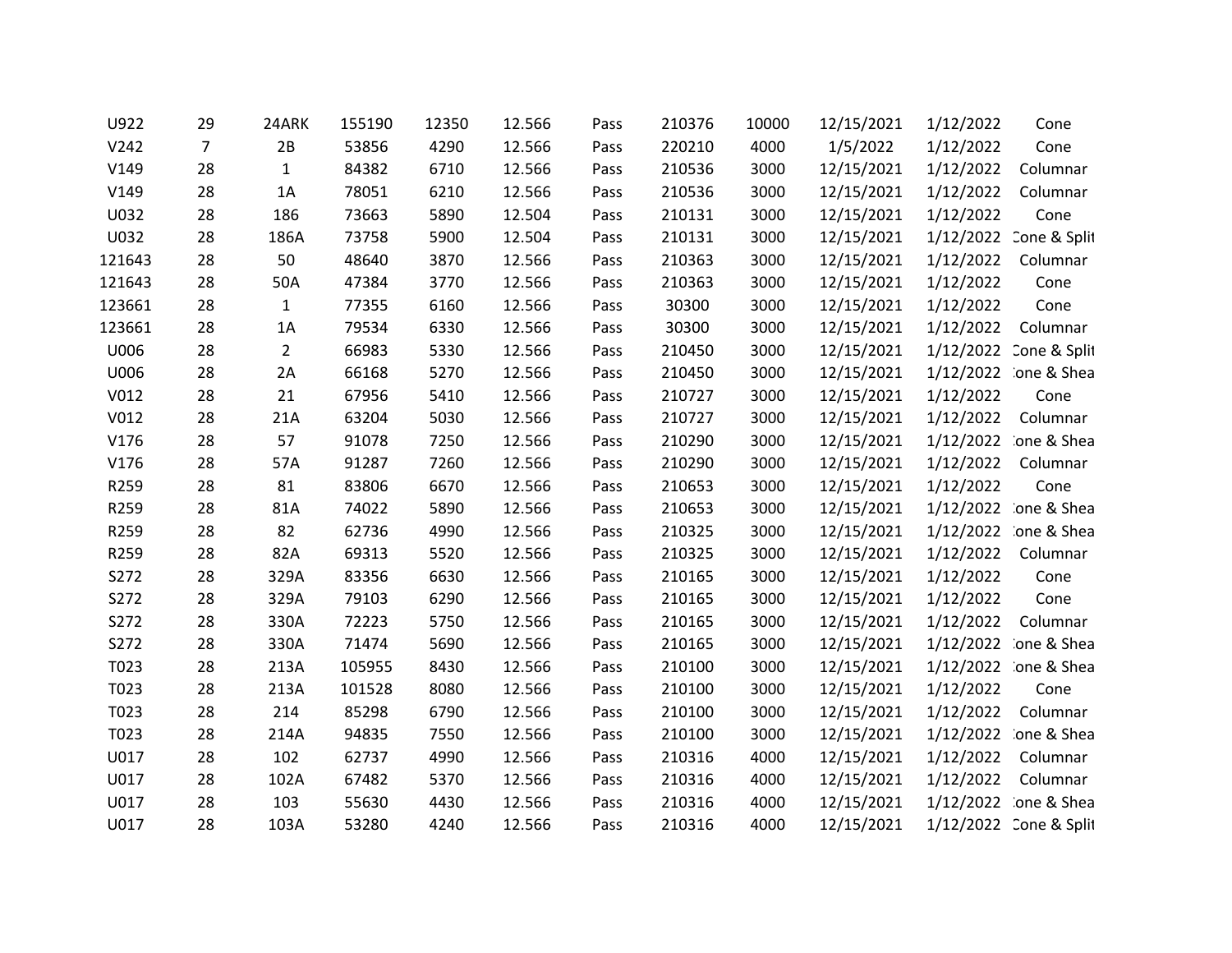| V061   | 28 | 10             | 56874  | 4530   | 12.566 | Pass | 210589 | 3000 | 12/15/2021 |           | 1/12/2022 one & Shea   |
|--------|----|----------------|--------|--------|--------|------|--------|------|------------|-----------|------------------------|
| V061   | 28 | 10A            | 55704  | 4430   | 12.566 | Pass | 210589 | 3000 | 12/15/2021 |           | 1/12/2022 one & Shea   |
| V061   | 28 | 11             | 54018  | 4300   | 12.566 | Pass | 210589 | 3000 | 12/15/2021 | 1/12/2022 | Columnar               |
| V061   | 28 | 11A            | 53898  | 4290   | 12.566 | Pass | 210589 | 3000 | 12/15/2021 | 1/12/2022 | Columnar               |
| V902   | 28 | 9              | 87634  | 6970   | 12.566 | Pass | 210892 | 3000 | 12/15/2021 | 1/12/2022 | ione & Shea            |
| V902   | 28 | <b>9A</b>      | 88812  | 7070   | 12.566 | Pass | 210892 | 3000 | 12/15/2021 | 1/12/2022 | Columnar               |
| 123115 | 28 | 59             | 55986  | 4460   | 12.566 | Pass | 210805 | 3000 | 12/15/2021 | 1/12/2022 | Columnar               |
| 123115 | 28 | 59A            | 53634  | 4270   | 12.566 | Pass | 210805 | 3000 | 12/15/2021 | 1/12/2022 | Cone                   |
| U922   | 28 | 529            | 60753  | 4830   | 12.566 | Pass | 210704 | 3000 | 12/15/2021 | 1/12/2022 | Cone                   |
| U922   | 28 | 529A           | 63615  | 5060   | 12.566 | Pass | 210704 | 3000 | 12/15/2021 | 1/12/2022 | Columnar               |
| T016   | 28 | 205            | 119074 | 9380   | 12.692 | Pass | 210441 | 3000 | 12/15/2021 | 1/12/2022 | Cone                   |
| T016   | 28 | 205A           | 115800 | 9220   | 12.566 | Pass | 210441 | 3000 | 12/15/2021 | 1/12/2022 | Cone                   |
| U315   | 28 | <b>JB93</b>    | 82594  | 6570   | 12.566 | Pass | 210429 | 3000 | 12/15/2021 | 1/12/2022 | Columnar               |
| U315   | 28 | JB93A          | 81156  | 6460   | 12.566 | Pass | 210429 | 3000 | 12/15/2021 |           | 1/12/2022 one & Shea   |
| V315   | 28 | W127           | 90640  | 7210   | 12.566 | Pass | 210674 | 3000 | 12/15/2021 | 1/12/2022 | Cone                   |
| V315   | 28 | <b>W127A</b>   | 89883  | 7150   | 12.566 | Pass | 210674 | 3000 | 12/15/2021 |           | 1/12/2022 one & Shea   |
| V135   | 28 | 56             | 74410  | 5920   | 12.566 | Pass | 210063 | 3000 | 12/15/2021 |           | 1/12/2022 Cone & Split |
| V135   | 28 | 56A            | 79655  | 6340   | 12.566 | Pass | 210063 | 3000 | 12/15/2021 |           | 1/12/2022 Cone & Split |
| U057   | 28 | 47             | 42520  | 3400   | 12.504 | Pass | 219909 | 3000 | 12/16/2021 | 1/13/2022 | Columnar               |
| U057   | 28 | 47             | 43319  | 3430   | 12.629 | Pass | 219909 | 3000 | 12/16/2021 |           | 1/13/2022 one & Shea   |
| V066   | 28 | 117            | 59434  | 4750   | 12.504 | Pass | 210063 | 3000 | 12/16/2021 | 1/13/2022 | Columnar               |
| V066   | 28 | 117A           | 59509  | 4760   | 12.504 | Pass | 210063 | 3000 | 12/16/2021 |           | 1/13/2022 Cone & Split |
| U011   | 28 | 54             | 46980  | < 3740 | 12.566 | Fail | 210381 | 4000 | 12/16/2021 | 1/13/2022 | Cone                   |
| U011   | 28 | 54A            | 58514  | 4660   | 12.566 | Pass | 210381 | 3000 | 12/16/2021 |           | 1/13/2022 one & Shea   |
| 11870  | 28 | 56             | 71900  | 5720   | 12.566 | Pass | 210777 | 3000 | 12/16/2021 |           | 1/13/2022 Cone & Split |
| 11870  | 28 | 56             | 69356  | 5520   | 12.566 | Pass | 210777 | 3000 | 12/16/2021 | 1/13/2022 | Columnar               |
| V149   | 28 | $\overline{2}$ | 100116 | 7970   | 12.566 | Pass | 210536 | 3000 | 12/16/2021 | 1/13/2022 | Columnar               |
| V149   | 28 | 2A             | 100736 | 8020   | 12.566 | Pass | 210536 | 3000 | 12/16/2021 |           | 1/13/2022 one & Shea   |
| U080   | 28 | 28             | 85673  | 6820   | 12.566 | Pass | 210473 | 3000 | 12/16/2021 |           | 1/13/2022 Cone & Split |
| U080   | 28 | 28A            | 84196  | 6700   | 12.566 | Pass | 210473 | 3000 | 12/16/2021 |           | 1/13/2022 Cone & Split |
| U032   | 28 | 187            | 49905  | 3970   | 12.566 | Pass | 210131 | 3000 | 12/16/2021 | 1/13/2022 | Columnar               |
| U032   | 28 | 187A           | 53929  | 4290   | 12.566 | Pass | 210131 | 3000 | 12/16/2021 | 1/13/2022 | Columnar               |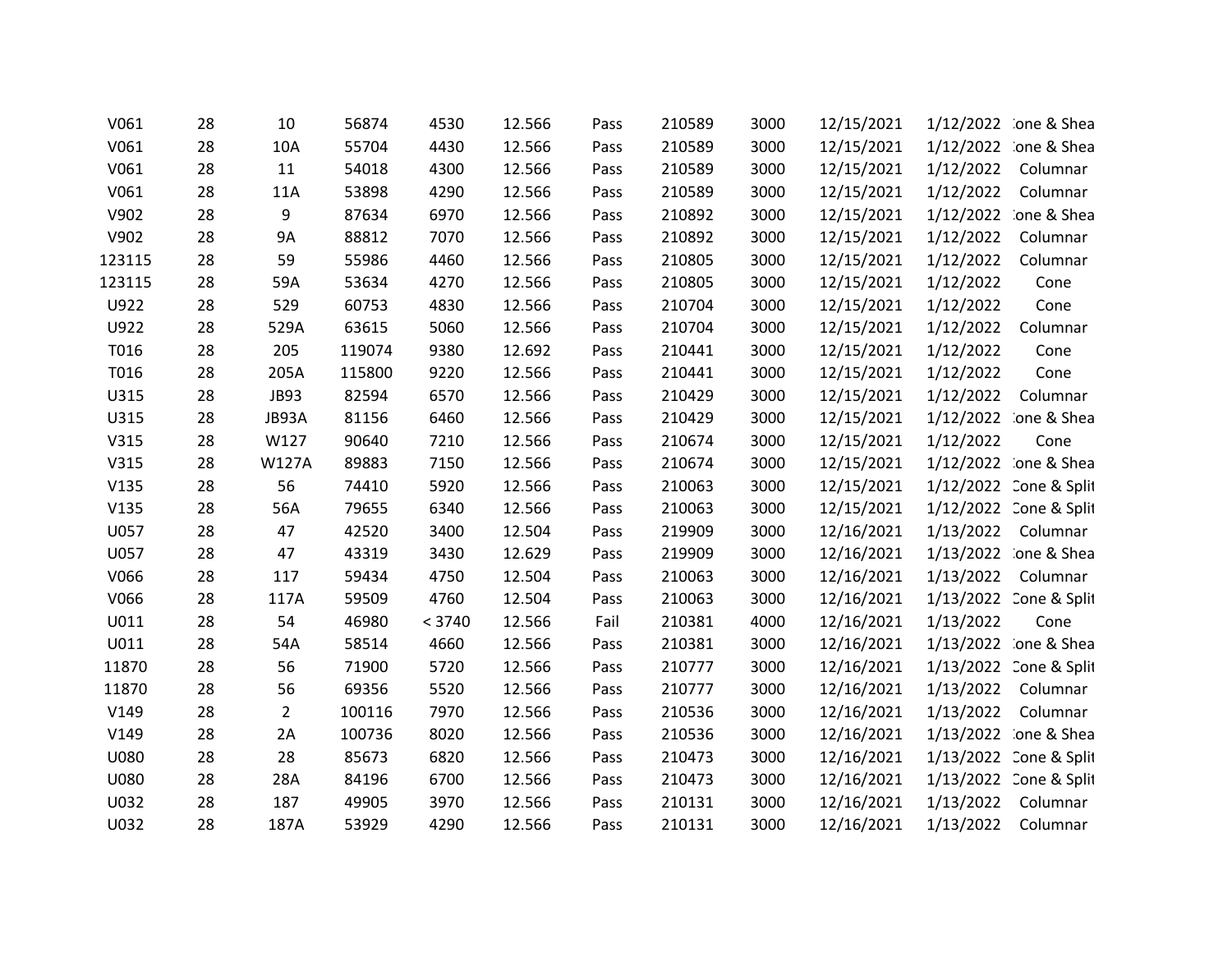| U032             | 28 | 188            | 78643 | 6260 | 12.566 | Pass | 210709         | 3000 | 12/16/2021 | 1/13/2022 | Columnar               |
|------------------|----|----------------|-------|------|--------|------|----------------|------|------------|-----------|------------------------|
| U032             | 28 | 188A           | 81272 | 6470 | 12.566 | Pass | 210709         | 3000 | 12/16/2021 | 1/13/2022 | Columnar               |
| U055             | 28 | 23             | 60340 | 4800 | 12.566 | Pass | 210641         | 3000 | 12/16/2021 | 1/13/2022 | Columnar               |
| U055             | 28 | 23A            | 86959 | 6920 | 12.566 | Pass | 210641         | 3000 | 12/16/2021 | 1/13/2022 | Columnar               |
| V012             | 28 | 22             | 79673 | 6340 | 12.566 | Pass | 210727         | 3000 | 12/16/2021 | 1/13/2022 | ione & Shea            |
| V <sub>012</sub> | 28 | 22A            | 80415 | 6400 | 12.566 | Pass | 210727         | 3000 | 12/16/2021 |           | 1/13/2022 one & Shea   |
| 120327           | 28 | 5              | 74837 | 5960 | 12.566 | Pass | 210953         | 3000 | 12/16/2021 | 1/13/2022 | Cone                   |
| 120327           | 28 | 5              | 74091 | 5900 | 12.566 | Pass | 210953         | 3000 | 12/16/2021 | 1/13/2022 | Columnar               |
| 111041           | 28 | BR3-30         | 77857 | 6200 | 12.566 | Pass | 210081         | 3000 | 12/16/2021 |           | 1/13/2022 Cone & Split |
| 111041           | 28 | <b>BR3-30A</b> | 81270 | 6470 | 12.566 | Pass | 210081         | 3000 | 12/16/2021 |           | 1/13/2022 one & Shea   |
| V176             | 28 | 58             | 79806 | 6350 | 12.566 | Pass | 210290         | 3000 | 12/16/2021 | 1/13/2022 | Columnar               |
| V176             | 28 | 58A            | 84617 | 6730 | 12.566 | Pass | 210290         | 3000 | 12/16/2021 | 1/13/2022 | Columnar               |
| S272             | 28 | 331            | 76055 | 6050 | 12.566 | Pass | 210565         | 3000 | 12/16/2021 | 1/13/2022 | Columnar               |
| S272             | 28 | 331A           | 75897 | 6040 | 12.566 | Pass | 210565         | 3000 | 12/16/2021 |           | 1/13/2022 Cone & Split |
| S272             | 28 | 332A           | 44218 | 3520 | 12.566 | Pass | <b>BAG MIX</b> | 3000 | 12/16/2021 |           | 1/13/2022 Cone & Split |
| S272             | 28 | 332A           | 40025 | 3190 | 12.566 | Pass | <b>BAG MIX</b> | 3000 | 12/16/2021 |           | 1/13/2022 one & Shea   |
| T014             | 28 | 184            | 67315 | 5360 | 12.566 | Pass | 211039         | 3000 | 12/16/2021 | 1/13/2022 | Cone                   |
| T014             | 28 | 184A           | 62779 | 5000 | 12.566 | Pass | 211039         | 3000 | 12/16/2021 |           | 1/13/2022 Cone & Split |
| T023             | 28 | 215            | 77658 | 6180 | 12.566 | Pass | 210100         | 3000 | 12/16/2021 | 1/13/2022 | Columnar               |
| T023             | 28 | 215A           | 76145 | 6060 | 12.566 | Pass | 210100         | 3000 | 12/16/2021 |           | 1/13/2022 Cone & Split |
| U017             | 28 | 104            | 64590 | 5140 | 12.566 | Pass | 210316         | 3000 | 12/16/2021 |           | 1/13/2022 Cone & Split |
| U017             | 28 | 104A           | 62503 | 4970 | 12.566 | Pass | 210316         | 3000 | 12/16/2021 | 1/13/2022 | Columnar               |
| U017             | 28 | 105            | 55420 | 4410 | 12.566 | Pass | 210316         | 3000 | 12/16/2021 | 1/13/2022 | Columnar               |
| U017             | 28 | 105A           | 60210 | 4790 | 12.566 | Pass | 210316         | 3000 | 12/16/2021 | 1/13/2022 | Columnar               |
| <b>U088</b>      | 28 | 115            | 56846 | 4520 | 12.566 | Pass | 210200         | 3000 | 12/16/2021 | 1/13/2022 | Cone & Split           |
| <b>U088</b>      | 28 | 115A           | 54785 | 4360 | 12.566 | Pass | 210200         | 3000 | 12/16/2021 | 1/13/2022 | Columnar               |
| V902             | 28 | 10             | 74356 | 5920 | 12.566 | Pass | 210892         | 3000 | 12/16/2021 | 1/13/2022 | Columnar               |
| V902             | 28 | 10A            | 81988 | 6520 | 12.566 | Pass | 210892         | 3000 | 12/16/2021 | 1/13/2022 | Columnar               |
| T359             | 28 | 193            | 76840 | 6150 | 12.504 | Pass | 200483         | 3000 | 12/16/2021 |           | 1/13/2022 one & Shea   |
| T359             | 28 | 193A           | 77798 | 6190 | 12.566 | Pass | 200483         | 3000 | 12/16/2021 |           | 1/13/2022 .one & Shea  |
| U315             | 28 | <b>JB94</b>    | 86746 | 6900 | 12.566 | Pass | 210429         | 3000 | 12/16/2021 |           | 1/13/2022 Cone & Split |
| U315             | 28 | JB94A          | 80478 | 6440 | 12.504 | Pass | 210429         | 3000 | 12/16/2021 |           | 1/13/2022 one & Shea   |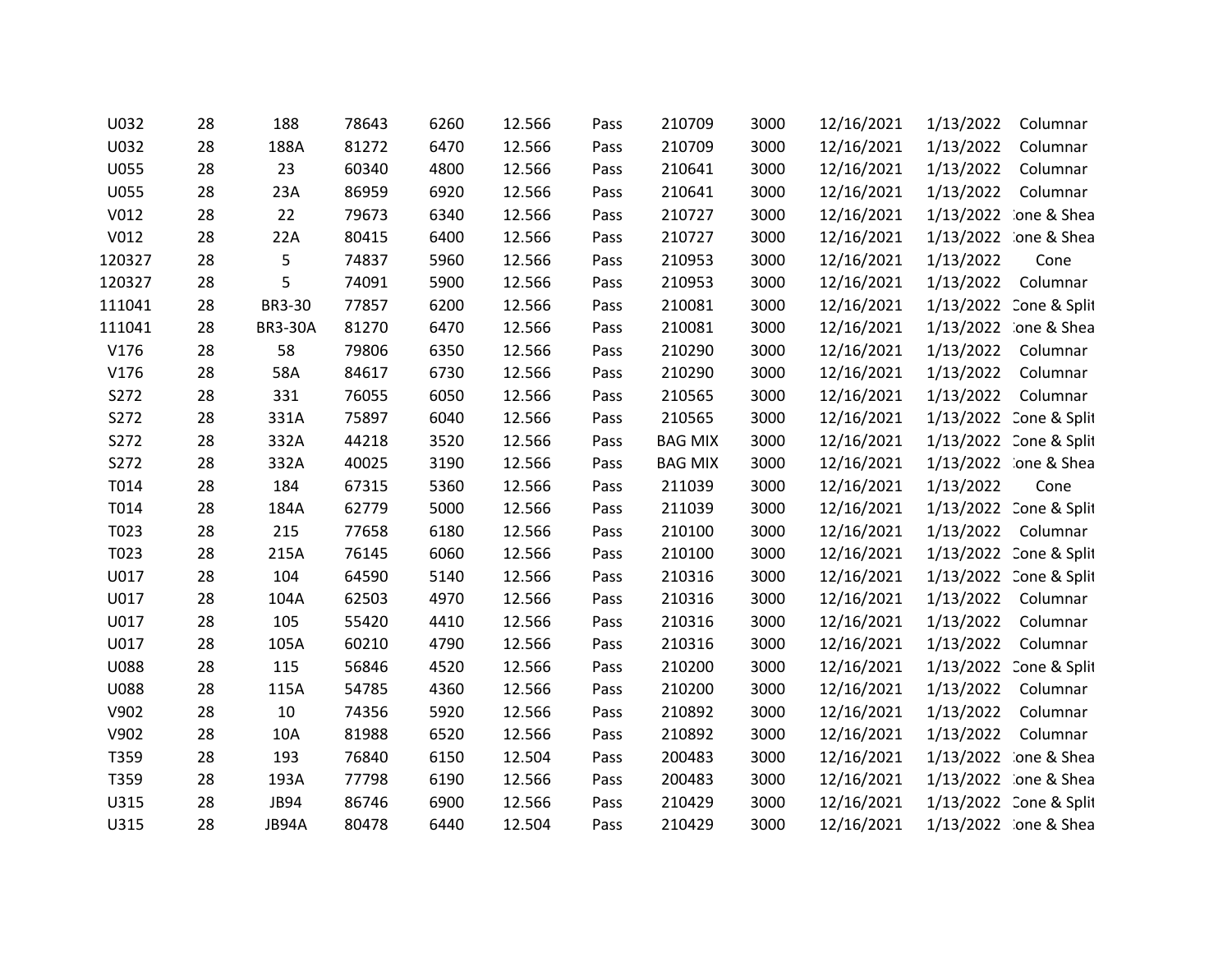| U011   | 28 | 4     | 89244 | 7100 | 12.566 | Pass | 210094 | 4000 | 12/17/2021 | 1/14/2022 | Columnar               |
|--------|----|-------|-------|------|--------|------|--------|------|------------|-----------|------------------------|
| U011   | 28 | 4A    | 94955 | 7560 | 12.566 | Pass | 210094 | 4000 | 12/17/2021 | 1/14/2022 | Columnar               |
| U011   | 28 | 5     | 77941 | 6200 | 12.566 | Pass | 210094 | 4000 | 12/17/2021 | 1/14/2022 | Columnar               |
| U011   | 28 | 5A    | 81643 | 6500 | 12.566 | Pass | 210094 | 4000 | 12/17/2021 | 1/14/2022 | Columnar               |
| U011   | 28 | 6     | 71653 | 5700 | 12.566 | Pass | 210094 | 4000 | 12/17/2021 | 1/14/2022 | Columnar               |
| U011   | 28 | 6A    | 86919 | 6920 | 12.566 | Pass | 210094 | 4000 | 12/17/2021 |           | 1/14/2022 Cone & Split |
| V014   | 31 | 14    | 84255 | 6700 | 12.566 | Pass | 210855 | 4000 | 12/14/2021 |           | 1/14/2022 Cone & Split |
| V014   | 31 | 14A   | 88281 | 7030 | 12.566 | Pass | 210855 | 4000 | 12/14/2021 |           | 1/14/2022 Cone & Split |
| U011   | 28 | 55    | 94825 | 7550 | 12.566 | Pass | 210086 | 3000 | 12/17/2021 |           | 1/14/2022 Cone & Split |
| U011   | 28 | 55A   | 69778 | 5550 | 12.566 | Pass | 210086 | 3000 | 12/17/2021 |           | 1/14/2022 Cone & Split |
| V014   | 30 | 15    | 93252 | 7420 | 12.566 | Pass | 210855 | 4000 | 12/15/2021 | 1/14/2022 | Columnar               |
| V014   | 30 | 15A   | 91097 | 7250 | 12.566 | Pass | 210855 | 4000 | 12/15/2021 |           | 1/14/2022 Cone & Split |
| V020   | 32 | 16    | 92461 | 7360 | 12.566 | Pass | 210705 | 3500 | 12/17/2021 |           | 1/14/2022 one & Shea   |
| V020   | 32 | 16A   | 88990 | 7080 | 12.566 | Pass | 210705 | 3500 | 12/17/2021 | 1/14/2022 | Columnar               |
| V020   | 29 | 17    | 92438 | 7360 | 12.566 | Pass | 210705 | 3500 | 12/17/2021 |           | 1/14/2022 Cone & Split |
| V020   | 29 | 17A   | 94277 | 7500 | 12.566 | Pass | 210705 | 3500 | 12/17/2021 |           | 1/14/2022 one & Shea   |
| S277   | 28 | C117  | 52908 | 4210 | 12.566 | Pass | 210059 | 3000 | 12/17/2021 | 1/14/2022 | Cone                   |
| S277   | 28 | C117A | 54772 | 4360 | 12.566 | Pass | 210059 | 3000 | 12/17/2021 | 1/14/2022 | Cone                   |
| V241   | 32 | 15    | 75686 | 6020 | 12.566 | Pass | 210343 | 3000 | 12/13/2021 | 1/14/2022 | Columnar               |
| V241   | 32 | 15A   | 75128 | 5980 | 12.566 | Pass | 210343 | 3000 | 12/13/2021 | 1/14/2022 | Columnar               |
| 121649 | 28 | 51    | 71423 | 5680 | 12.566 | Pass | 210363 | 3000 | 12/17/2021 | 1/14/2022 | Cone & Split           |
| 121649 | 28 | 51A   | 68383 | 5440 | 12.566 | Pass | 210363 | 3000 | 12/17/2021 | 1/14/2022 | Columnar               |
| 121643 | 28 | 52    | 40872 | 3250 | 12.566 | Pass | 210271 | 3000 | 12/17/2021 | 1/14/2022 | Cone                   |
| 121643 | 28 | 52A   | 41222 | 3280 | 12.566 | Pass | 210271 | 3000 | 12/17/2021 |           | 1/14/2022 one & Shea   |
| V075   | 28 | 3     | 73479 | 5880 | 12.504 | Pass | 210682 | 3000 | 12/17/2021 | 1/14/2022 | Cone                   |
| V075   | 28 | 3A    | 71629 | 5700 | 12.566 | Pass | 210682 | 3000 | 12/17/2021 | 1/14/2022 | Columnar               |
| V096   | 28 | 8     | 50829 | 4040 | 12.566 | Pass | 200169 | 3000 | 12/17/2021 | 1/14/2022 | Columnar               |
| V096   | 28 | 8A    | 49535 | 3940 | 12.566 | Pass | 200169 | 3000 | 12/17/2021 | 1/14/2022 | Columnar               |
| V100   | 28 | 8     | 83041 | 6610 | 12.566 | Pass | 210910 | 3000 | 12/17/2021 | 1/14/2022 | Cone                   |
| V100   | 28 | 8     | 83100 | 6650 | 12.504 | Pass | 210910 | 3000 | 12/17/2021 |           | 1/14/2022 Cone & Split |
| S272   | 28 | 333   | 79311 | 6310 | 12.566 | Pass | 210165 | 3000 | 12/17/2021 | 1/14/2022 | Cone                   |
| S272   | 28 | 333A  | 77917 | 6200 | 12.566 | Pass | 210165 | 3000 | 12/17/2021 |           | 1/14/2022 .one & Shea  |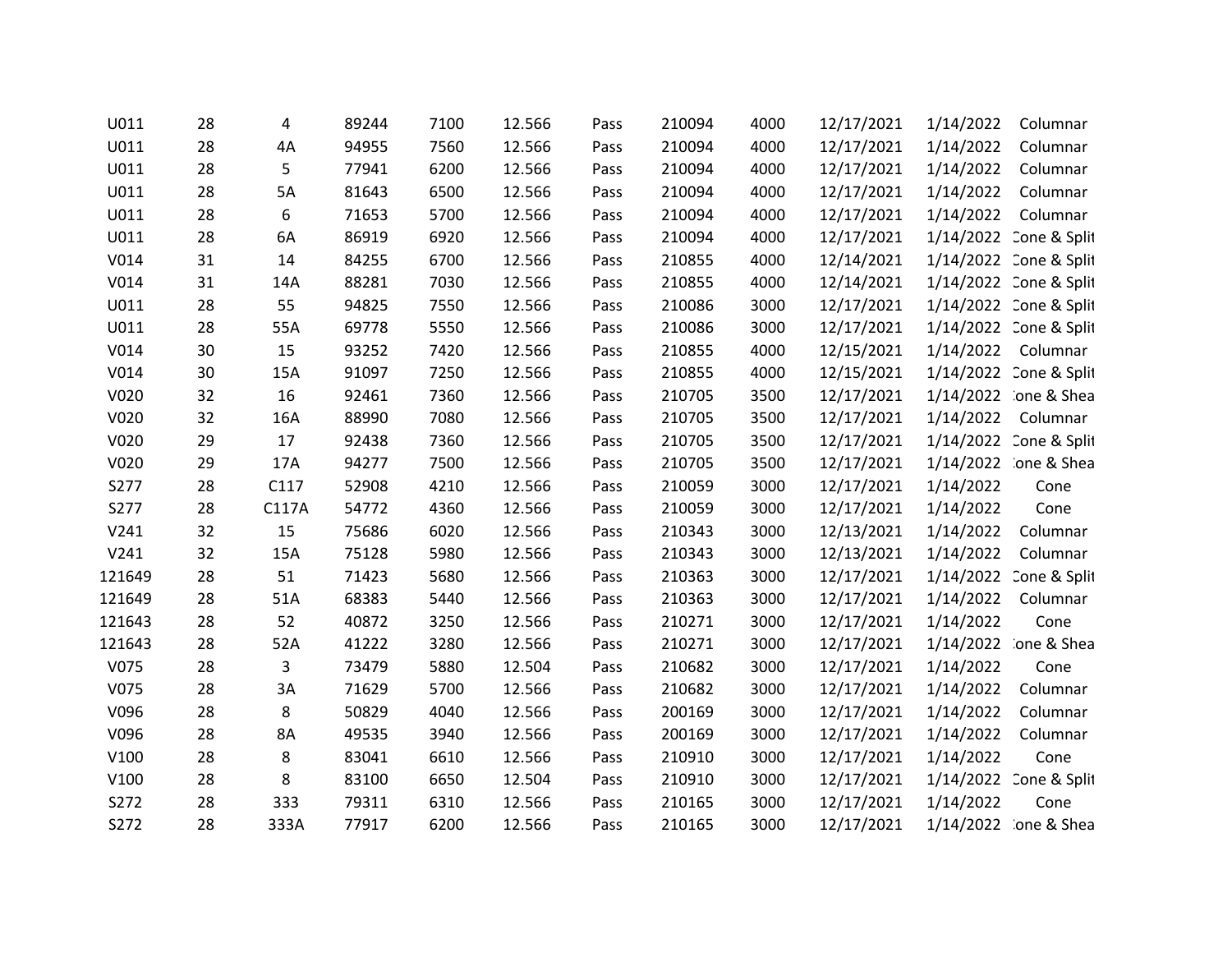| <b>U088</b>      | 28   | 116            | 63716  | 5070  | 12.566 | Pass | 210200 | 3000 | 12/17/2021 | 1/14/2022 | Columnar     |
|------------------|------|----------------|--------|-------|--------|------|--------|------|------------|-----------|--------------|
| <b>U088</b>      | 28   | 116A           | 59903  | 4770  | 12.566 | Pass | 210200 | 3000 | 12/17/2021 | 1/14/2022 | Columnar     |
| U224             | 28   | 112            | 75881  | 6040  | 12.566 | Pass | 210439 | 3000 | 12/17/2021 | 1/14/2022 | Cone & Split |
| U224             | 28   | 112A           | 100665 | 8010  | 12.566 | Pass | 210439 | 3000 | 12/17/2021 | 1/14/2022 | Cone & Split |
| V061             | 28   | 12             | 88029  | 7010  | 12.566 | Pass | 210574 | 3000 | 12/17/2021 | 1/14/2022 | Columnar     |
| V061             | 28   | 12A            | 99915  | 7950  | 12.566 | Pass | 210574 | 3000 | 12/17/2021 | 1/14/2022 | Columnar     |
| V250             | 28   | 1ARB           | 159569 | 12700 | 12.566 | Pass | 200031 | 8000 | 12/17/2021 | 1/14/2022 | Cone         |
| V <sub>250</sub> | 28   | 1ARB           | 152048 | 12100 | 12.566 | Pass | 200031 | 8000 | 12/17/2021 | 1/14/2022 | Cone         |
| V250             | 23   | 2ARB           | 142130 | 11310 | 12.566 | Pass | 200031 | 8000 | 12/22/2021 | 1/14/2022 | Columnar     |
| V250             | 23   | 2ARB           | 137964 | 10980 | 12.566 | Pass | 200031 | 8000 | 12/22/2021 | 1/14/2022 | Columnar     |
| V902             | 28   | 11             | 66524  | 5290  | 12.566 | Pass | 210892 | 3000 | 12/17/2021 | 1/14/2022 | Columnar     |
| V902             | 28   | 11A            | 62777  | 5000  | 12.566 | Pass | 210892 | 3000 | 12/17/2021 | 1/14/2022 | Cone & Split |
| U315             | 28   | <b>Y95</b>     | 96997  | 7720  | 12.566 | Pass | 210429 | 3000 | 12/17/2021 | 1/14/2022 | Cone & Split |
| U315             | 28   | <b>Y95A</b>    | 101593 | 8080  | 12.566 | Pass | 210429 | 3000 | 12/17/2021 | 1/14/2022 | Cone         |
| V315             | 28   | W128           | 98838  | 7870  | 12.566 | Pass | 210674 | 3000 | 12/17/2021 | 1/14/2022 | Cone & Split |
| V315             | 28   | W128A          | 99434  | 7910  | 12.566 | Pass | 210674 | 3000 | 12/17/2021 | 1/14/2022 | Cone         |
| V315             | 28   | W128D          | 76418  | 6080  | 12.566 | Pass | 210674 | 3000 | 12/17/2021 | 1/14/2022 | Cone         |
| V315             | 28   | <b>W128E</b>   | 75749  | 6030  | 12.566 | Pass | 210674 | 3000 | 12/17/2021 | 1/14/2022 | Cone         |
| V091             | 18HR | 1              | 6275   | < 500 | 12.566 | Fail | 220316 | 3000 | 1/14/2022  | 1/15/2022 | Cone         |
| V091             | 18HR | 1A             | 6218   | < 490 | 12.566 | Fail | 220316 | 3000 | 1/14/2022  | 1/15/2022 | Cone         |
| V091             | 18HR | 1B             | 6684   | < 530 | 12.566 | Fail | 220316 | 3000 | 1/14/2022  | 1/15/2022 | Cone         |
| V091             | 18HR | 1 <sup>C</sup> | 6770   | < 540 | 12.566 | Fail | 220316 | 3000 | 1/14/2022  | 1/15/2022 | Cone         |
| V091             | 18HR | 1D             | 7314   | < 580 | 12.566 | Fail | 220316 | 3000 | 1/14/2022  | 1/15/2022 | Cone         |
| V091             | 18HR | 1E             | 6992   | < 560 | 12.566 | Fail | 220316 | 3000 | 1/14/2022  | 1/15/2022 | Cone         |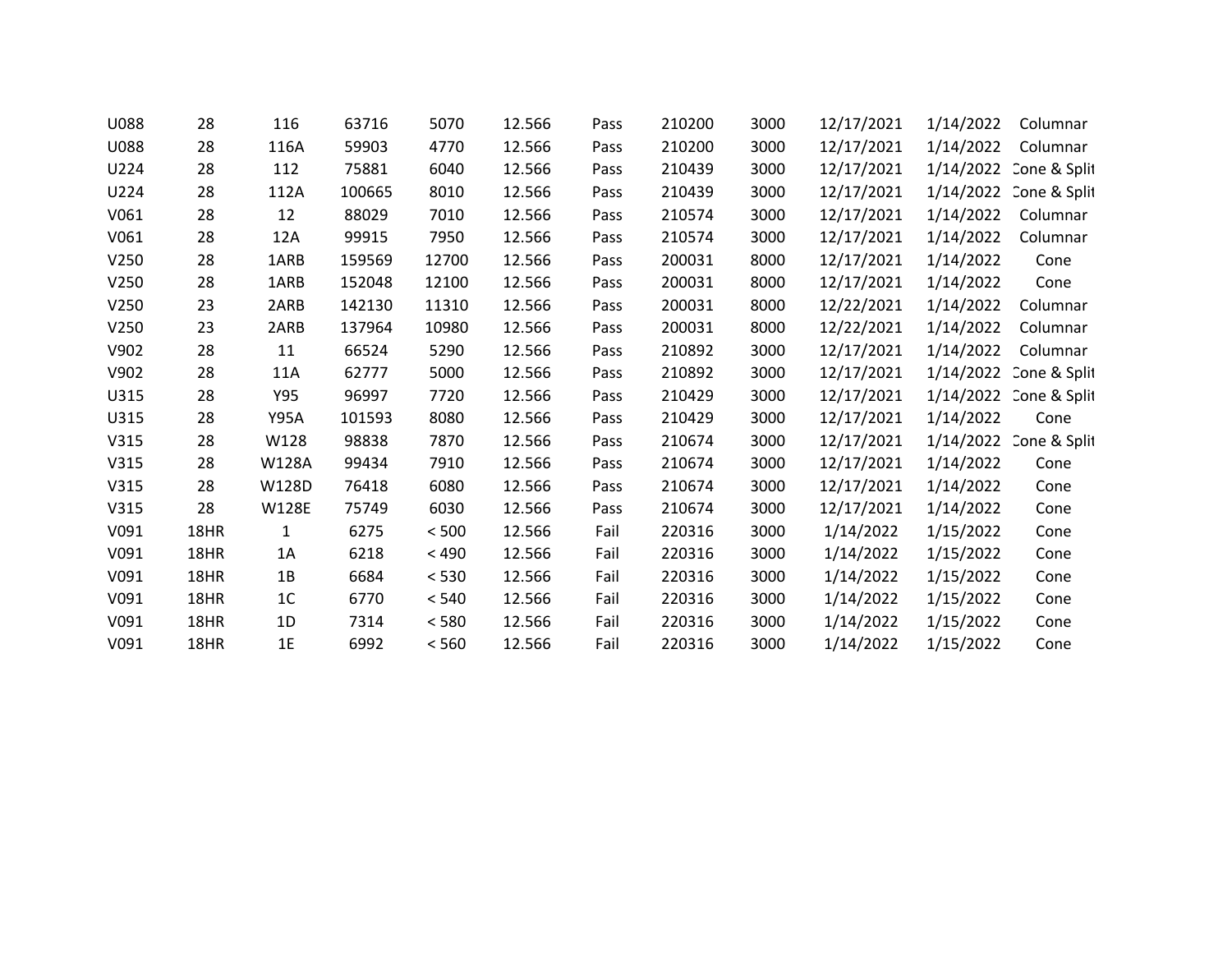- $\mathsf{I}\mathsf{r}$
- $\mathsf{I}\mathsf{r}$ 
	- $\mathsf{I}\mathsf{r}$
	- $\mathsf{I} \mathsf{r}$
	- $\mathsf{I}\mathsf{r}$
	-
	- $\langle t \rangle$
	- $\mathbf t$
	- $\mathsf{I} \mathsf{r}$
	- $\mathsf{I} \mathsf{r}$
- $\mathsf{I}\mathsf{r}^\top$  $\mathfrak k$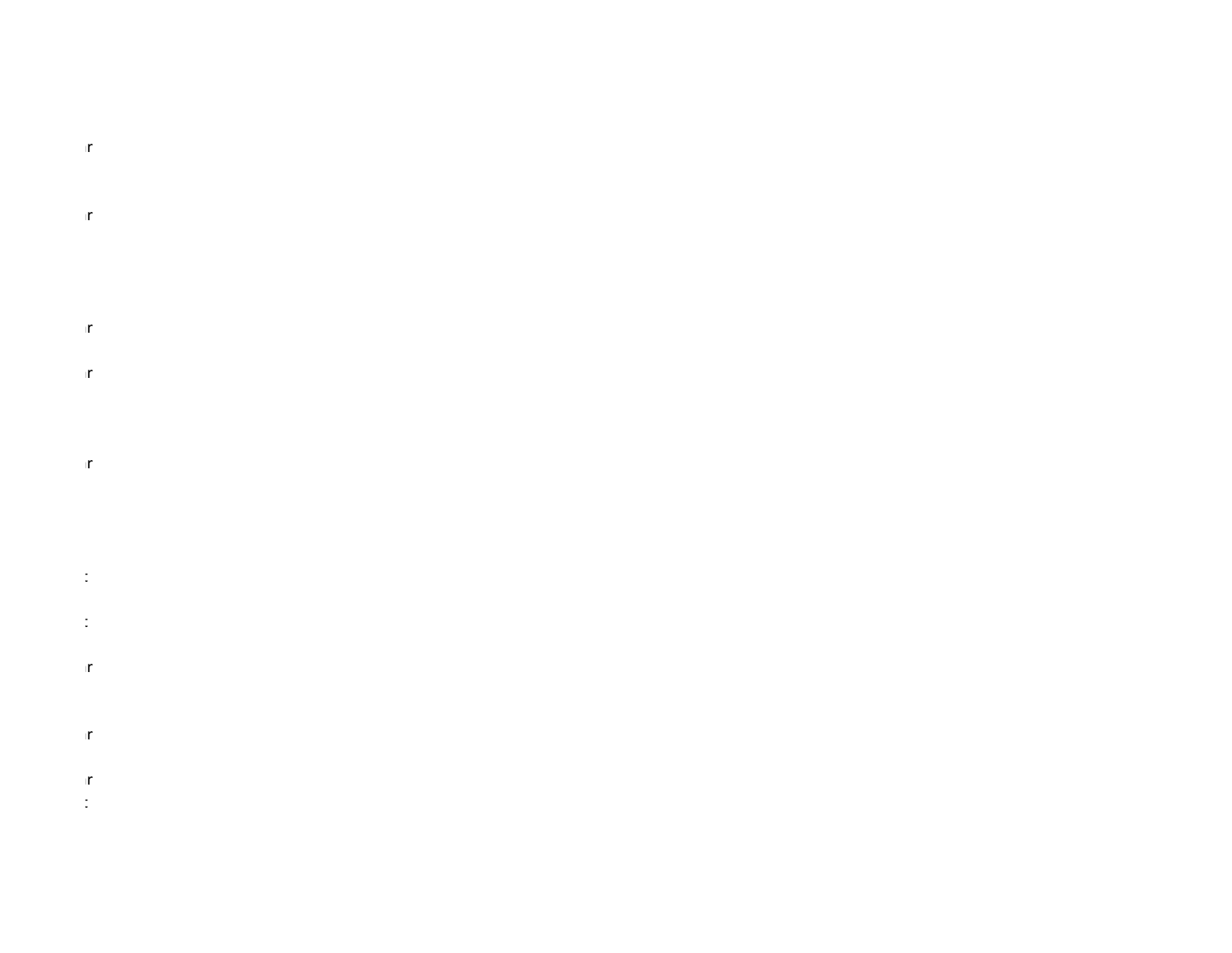- $\mathsf{I}\mathsf{r}^\top$  $\mathsf{I} \mathsf{r}$
- $\mathfrak{b}$ 
	-
- $\mathbb{C}^{\mathbb{C}}$
- $\mathsf{I}\mathsf{r}$
- 
- $\mathfrak{t}^ \mathsf{I} \mathsf{r}$
- 
- $\mathsf{r}$
- $\mathfrak{t}$
- $\mathsf{I} \mathsf{r}$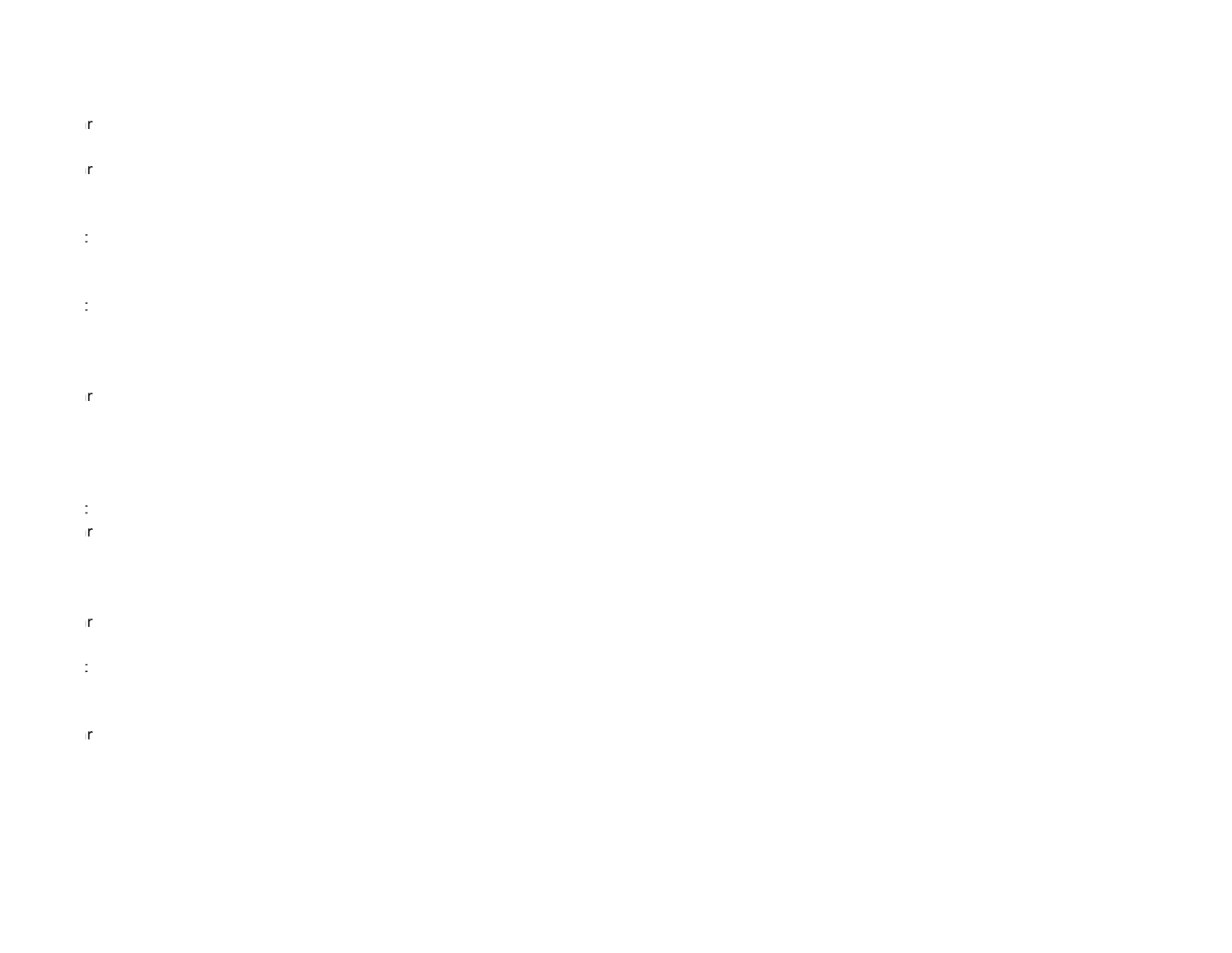$\mathbf t$ 

 $\mathsf{I}\mathsf{r}^\top$  $\mathfrak{t}^-$ 

 $\mathsf{r}$ 

 $\mathsf{I}\mathsf{r}^\top$  $\mathsf{I}^{\mathsf{r}}$ 

 $\mathbb{C}$  $\mathbf{t}$ 

 $\mathsf{I}$ r  $\mathsf{I}^\mathsf{r}$ 

 $\mathfrak{t}^+$ 

 $\langle \mathbf{r} \rangle$ 

 $\,$  t  $\,$  $\mathbf{t}$ 

 $\mathsf{I} \mathsf{r}$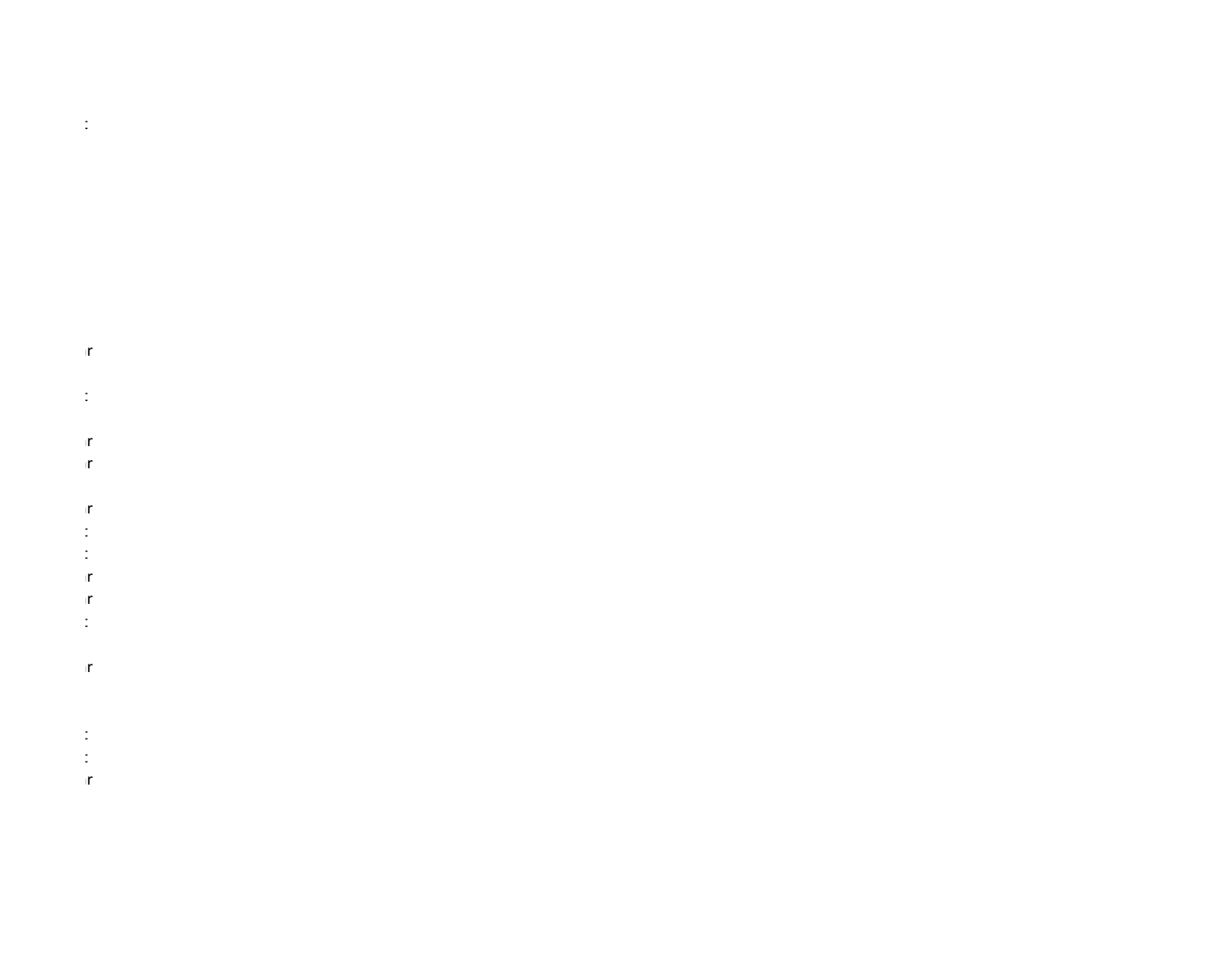- 
- $\mathsf{I}^\mathsf{r}$
- $\mathsf{I}\mathsf{r}^\top$
- $\mathsf{I}^{\mathsf{r}}$
- $\mathfrak{t}^-$
- $\mathsf{r}$
- $\mathsf{I}\mathsf{r}$
- $\mathfrak{t}$  $\mathfrak{t}$
- $\mathfrak{t}^-$
- $\mathsf{I}\mathsf{r}^\top$
- 
- $\mathsf{I}^{\mathsf{r}}$  $\mathbf t$
- 
- $\mathsf{I} \mathsf{r}$
- $\mathsf{I}\mathsf{r}^\top$
- $\mathsf{I}\mathsf{r}^\top$
- $\mathbb{E}$  $\mathbf{t}$
- 
- $\langle \mathbf{r} \rangle$
- $\mathfrak{t}^+$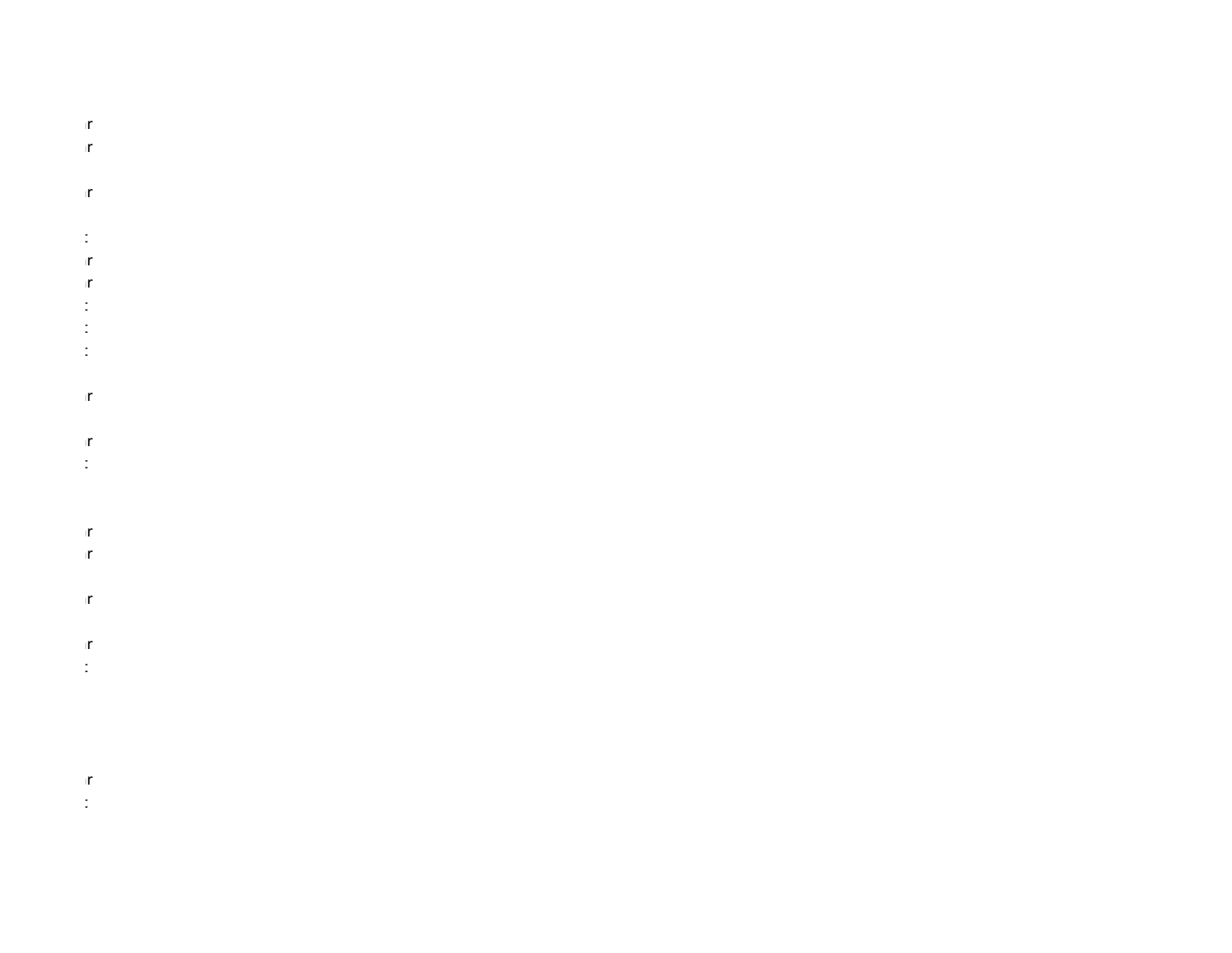$\mathsf{I}\mathsf{r}^\top$ 

 $\mathsf{I}^{\mathsf{r}}$ 

 $\mathbb{E}^{\mathsf{L}}$ 

 $\mathsf{t}$  $\mathbf{t}$ 

 $\mathbf{t}$  $\mathsf{I}^\mathsf{r}$ 

 $\mathsf{I}\mathsf{r}$  $\mathfrak{t}^+$ 

 $\mathsf{I}^{\mathsf{r}}$  $\mathsf{I} \mathsf{r}$  $\mathsf{I} \mathsf{r}$ 

 $\mathsf{r}$ 

 $\mathbb{E}^{\mathbb{E}}$ 

 $\mathsf{I}\mathsf{r}$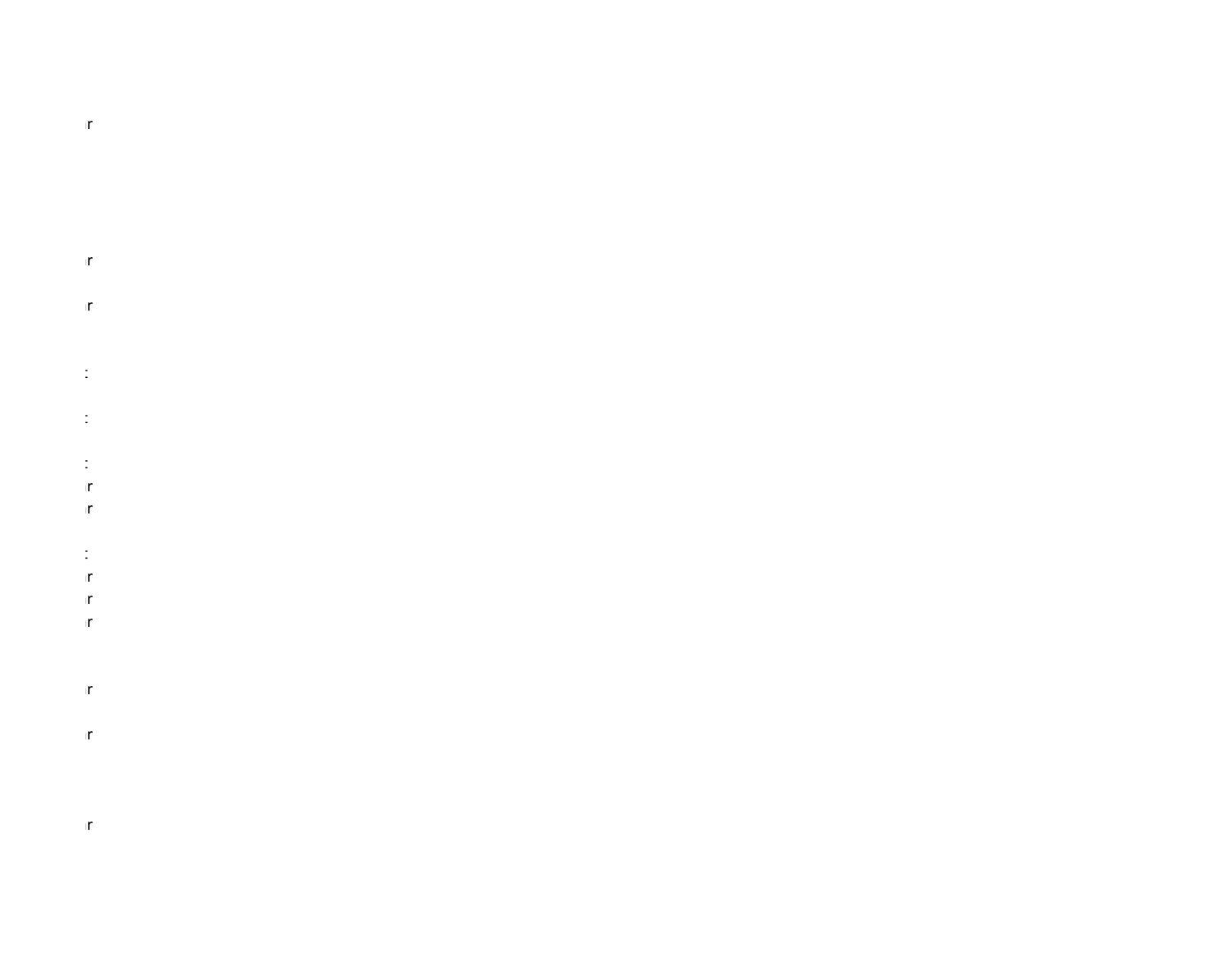- $\langle \mathfrak{k} \rangle$
- $\mathsf{I}\mathsf{r}$
- $\mathsf{r}$
- Cone & Split  $\mathfrak{t}$ 
	- $\mathfrak{t}$

 $\mathbb{I} \mathbf{r}$ 

 $\mathfrak k$ 

Cone & Split

- $\ddagger$ 
	-
- $\mathsf{I} \mathsf{r}$ 
	-
- $\mathsf{I}\mathsf{r}$ 
	-
- $\mathsf{I}\mathsf{r}^-$ 
	-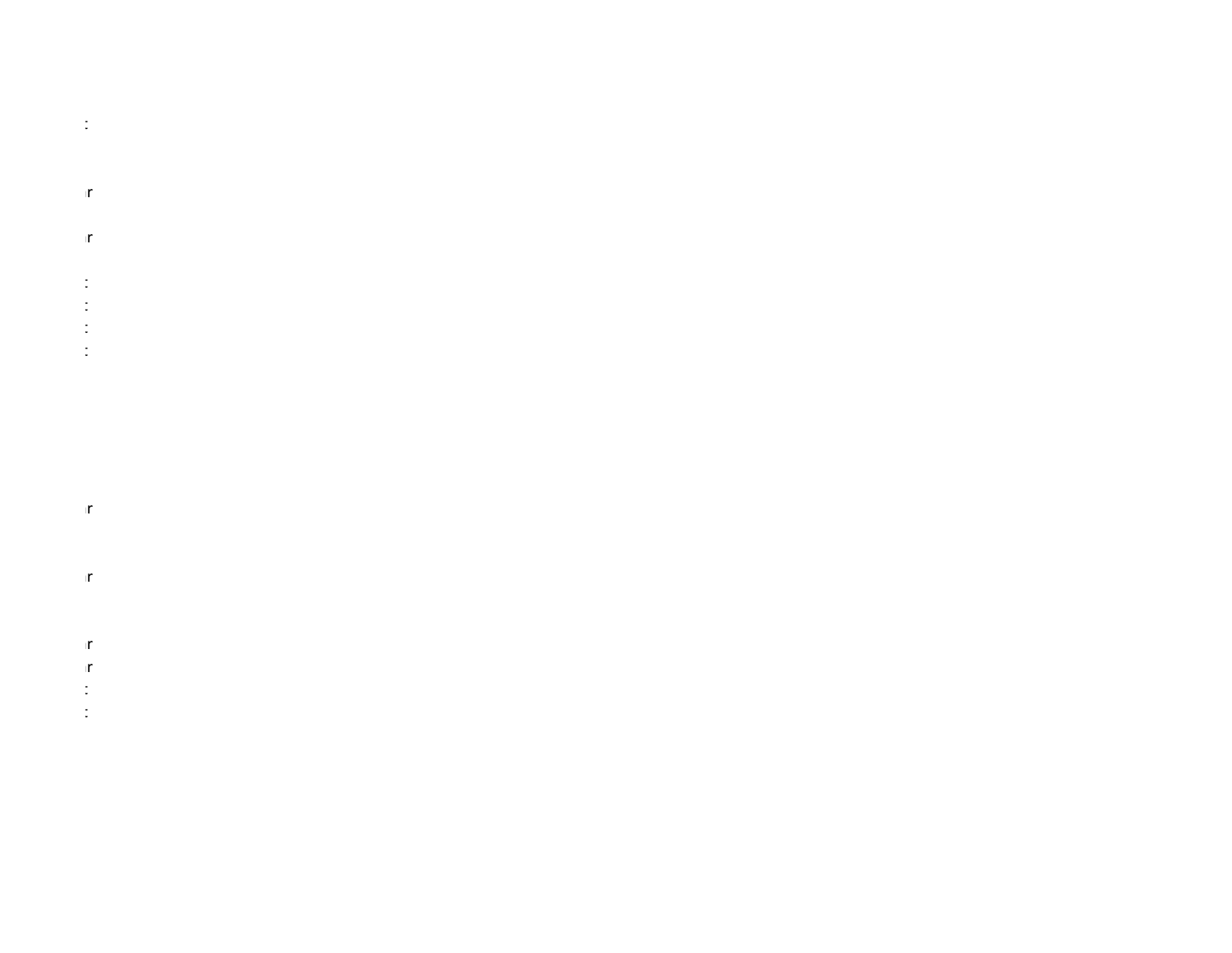- $\mathsf{t}$
- 
- $\mathbf t$  $\mathsf{I} \mathsf{r}$
- $\mathsf{r}$
- $\mathsf{I} \mathsf{r}$
- $\mathbb{E}^{\mathbb{E}}$
- 
- $\mathsf{I}\mathsf{r}$  $\mathop{\text{tr}}$
- $\mathsf{I} \mathsf{r}$
- $\mathsf{I}\mathsf{r}$  $\mathfrak{t}^+$ 
	-
- -
	-
	-
	-
	- - - - -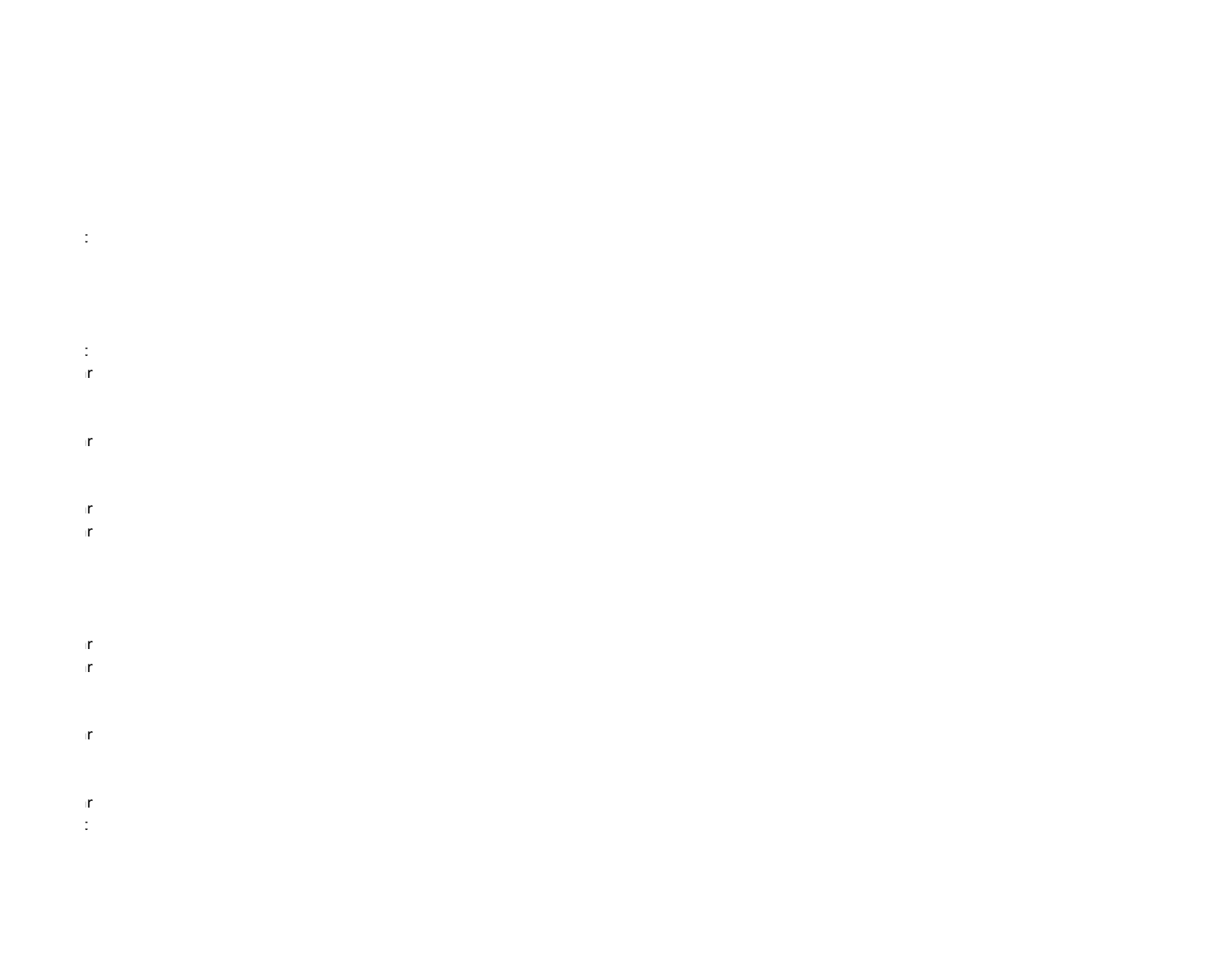- $\mathsf{I} \mathsf{r}$  $\mathsf{I}\mathsf{r}^\top$
- $\mathsf{I}\mathsf{r}$
- -
- 
- $\mathsf{I}$ r
- $\mathsf{I}\mathsf{r}$
- Cone & Split  $\mathfrak{t}^+$  $\mathsf{I} \mathsf{r}$ 
	- $\mathbf{t}$
	- $\mathsf{I}\mathsf{r}$  $\mathbf{t}$
	-
	- $\mathsf{I} \mathsf{r}$
- Cone & Split Cone & Split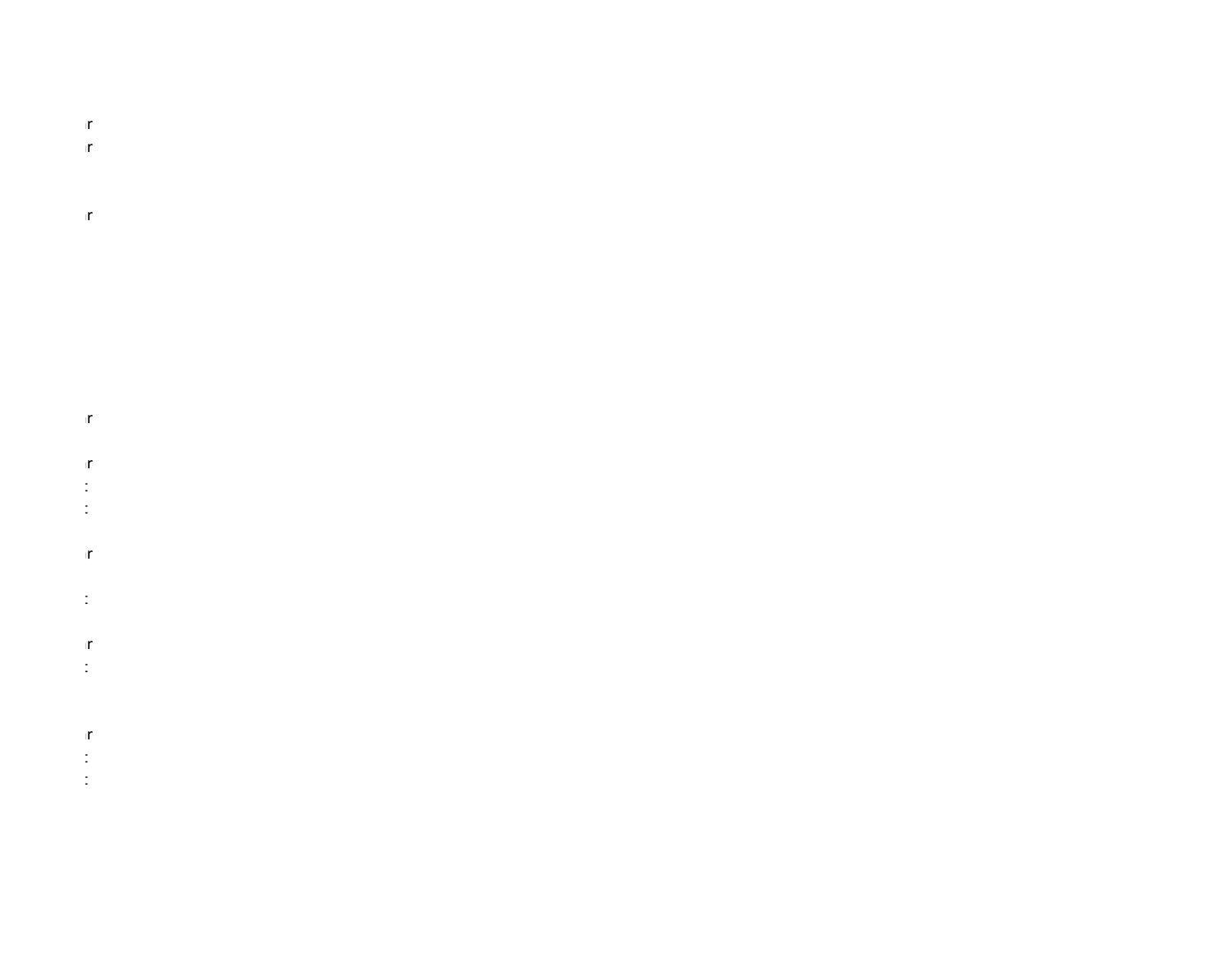- $\mathsf{I}\mathsf{r}$  $\mathsf{r}$ 
	-
- $\mathsf{t}$
- $\mathsf{r}$
- $\mathfrak{b}$
- $\mathbf{t}$
- $\mathsf{I}\mathsf{r}$  $\mathbf{t}$
- $\mathfrak{t}^+$
- $\mathsf{t}^+$
- $\mathbf t$
- 
- $\mathsf{I} \mathsf{r}$  $\mathsf{I} \mathsf{r}$ 
	-

Cone & Split

 $\mathsf{I}\mathsf{r}^\top$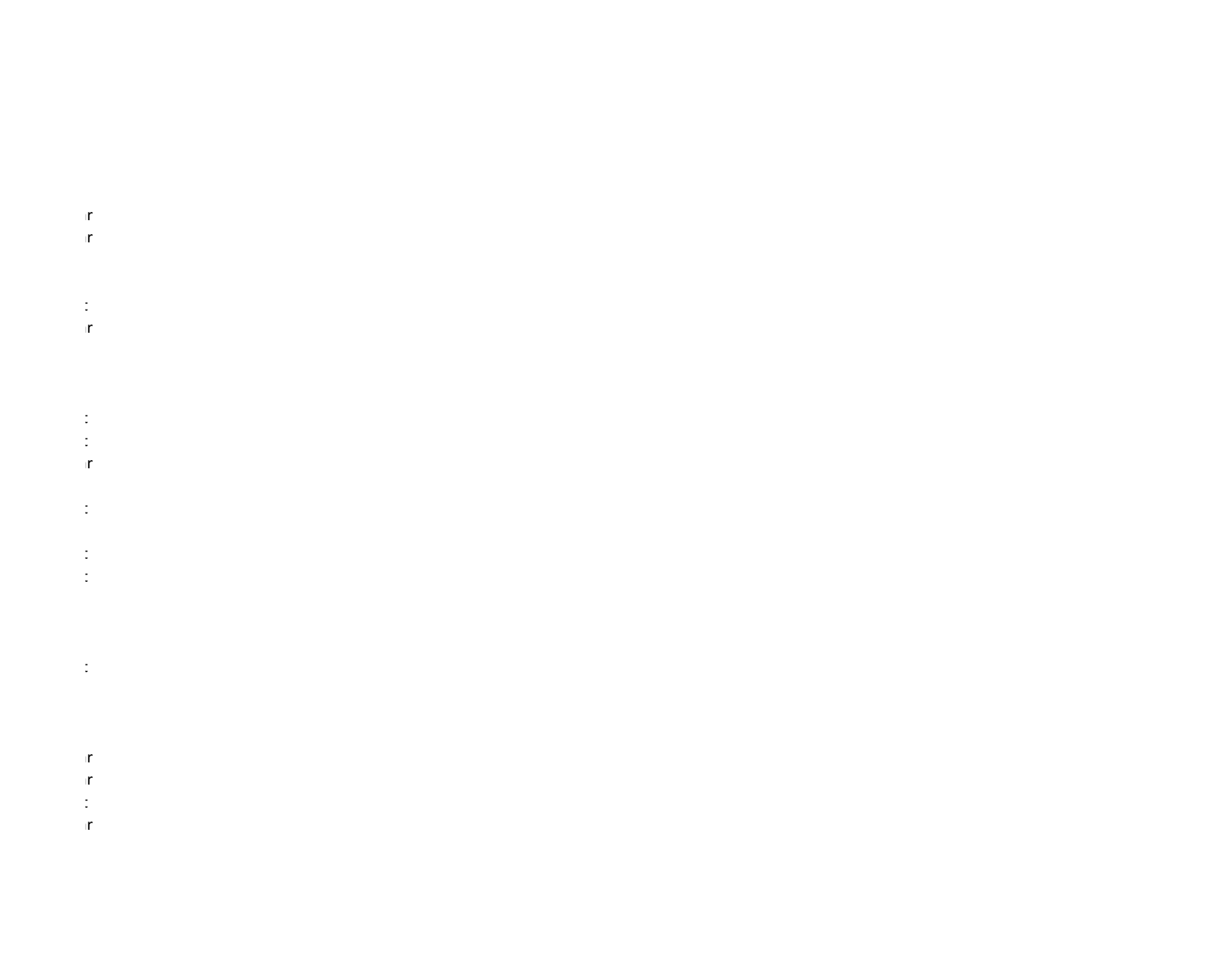- $\langle \mathbf{t} \rangle$  $\mathfrak{t}^+$
- Cone & Split
	- $\mathfrak{t}$  $\mathfrak{t}^-$
	- $\mathfrak{t}^-$
	- $\mathsf{I}\mathsf{r}^\top$
	- $\mathbf{t}$  $\langle \mathbf{r} \rangle$ 
		-
	- $\langle t \rangle$
	- $\mathsf{I}\mathsf{r}$ 
		-
		-

 $\mathfrak{t}^+$ 

 $\mathsf{I}\mathsf{r}$ 

- 
- -
	- -
	-
	- - - -